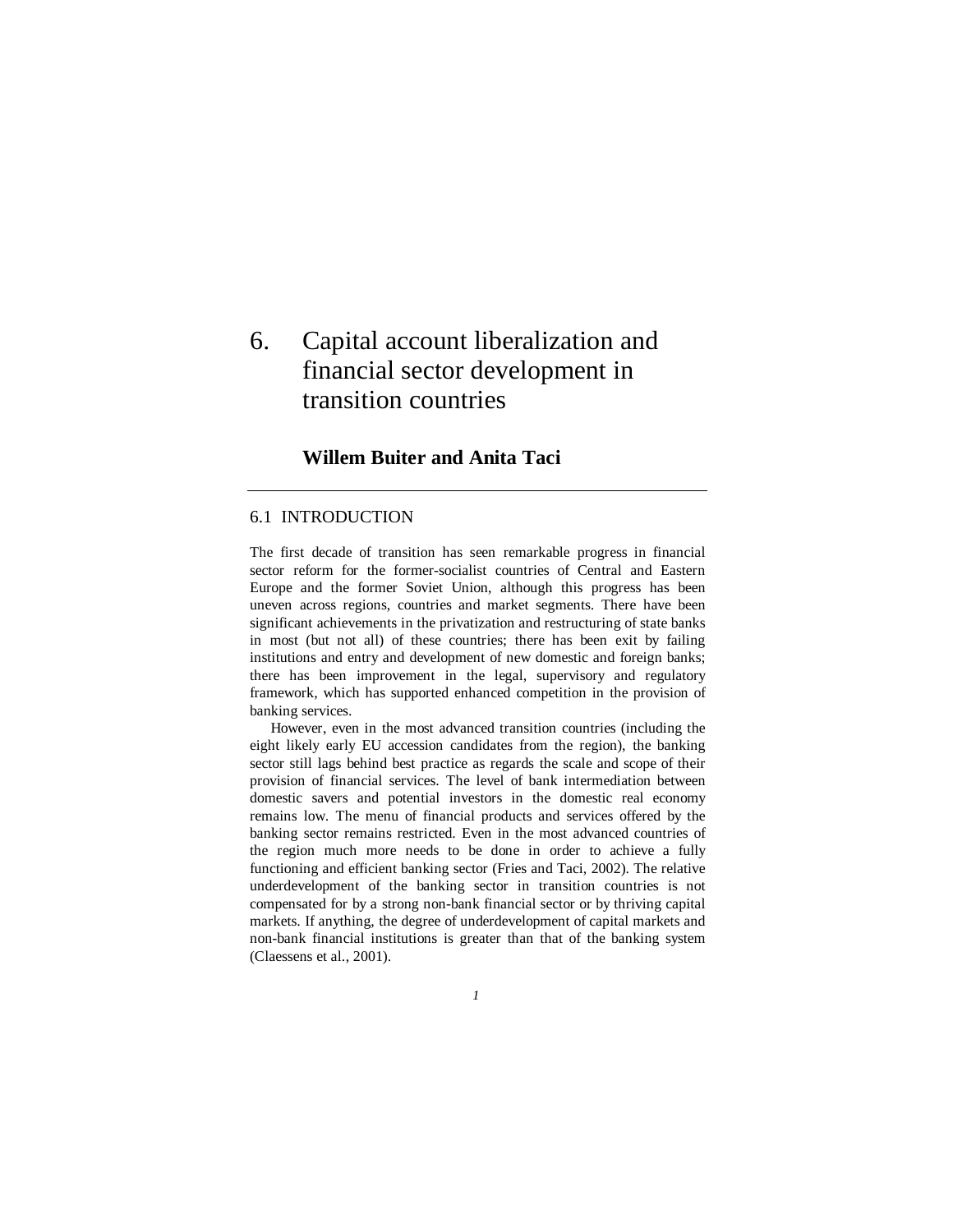## 2 *Policy issues and earlier experiences*

 Enhancing financial stability and reducing the vulnerability of financial systems remain key challenges for all countries in transition. The importance of meeting this challenge, both from the point of view of savers looking for a superior risk–return trade-off and from the point of view of domestic enterprises looking for external sources of finance, cannot be overemphasized. The integration into the international capital markets that has progressed significantly in some transition countries, especially in the EU accession candidates, reinforces the importance of building strong, stable and efficient domestic financial markets and institutions. The strengthening of the domestic financial sector, particularly the banking sector – the main vehicle for the intermediation of both domestic and international financial flows now and for the foreseeable future – is essential if these countries are to gain the benefits and withstand the risks associated with large, and potentially volatile, gross and net cross-border capital flows.

 Without an efficient domestic banking sector and deeper and more liquid domestic financial markets, only the subsidiaries of well-capitalized and liquid foreign enterprises and a few domestic players in the oil and gas sectors could hope to attract significant amounts of external finance. In the more advanced transition countries, the role of the domestic financial sector in supporting domestic investment and stable growth becomes even more important with the EU accession process and the greatly increased financial integration this brings.

 Without significant further enhancement of domestic financial intermediation, the superior access to foreign investment opportunities that will become available to domestic savers when accession candidates become full EU members could be at the expense of investment in domestic enterprises, especially in small and medium-sized domestic firms. The wellknown risks associated with large and potentially volatile cross-border capital flows introduce an additional dimension and urgency to financial sector reform, especially in the period between EU accession and European Monetary Union (EMU) membership.

 Remaining challenges for building a stable and efficient financial sector in transition countries include: (i) strengthening prudential supervision and regulation; (ii) improving risk management of both individual institutions and supervisory agencies; (iii) improving transparency and disclosure of financial activities and market discipline; and (iv) improving the effectiveness of the legal framework.

 The chapter is organized as follows. The next section provides an overview of developments in capital market liberalization and cross-border capital flows in transition countries, and their benefits and costs for domestic financial sector development and stability. Section 6.3 discusses the main features of the development of the financial sector in the transition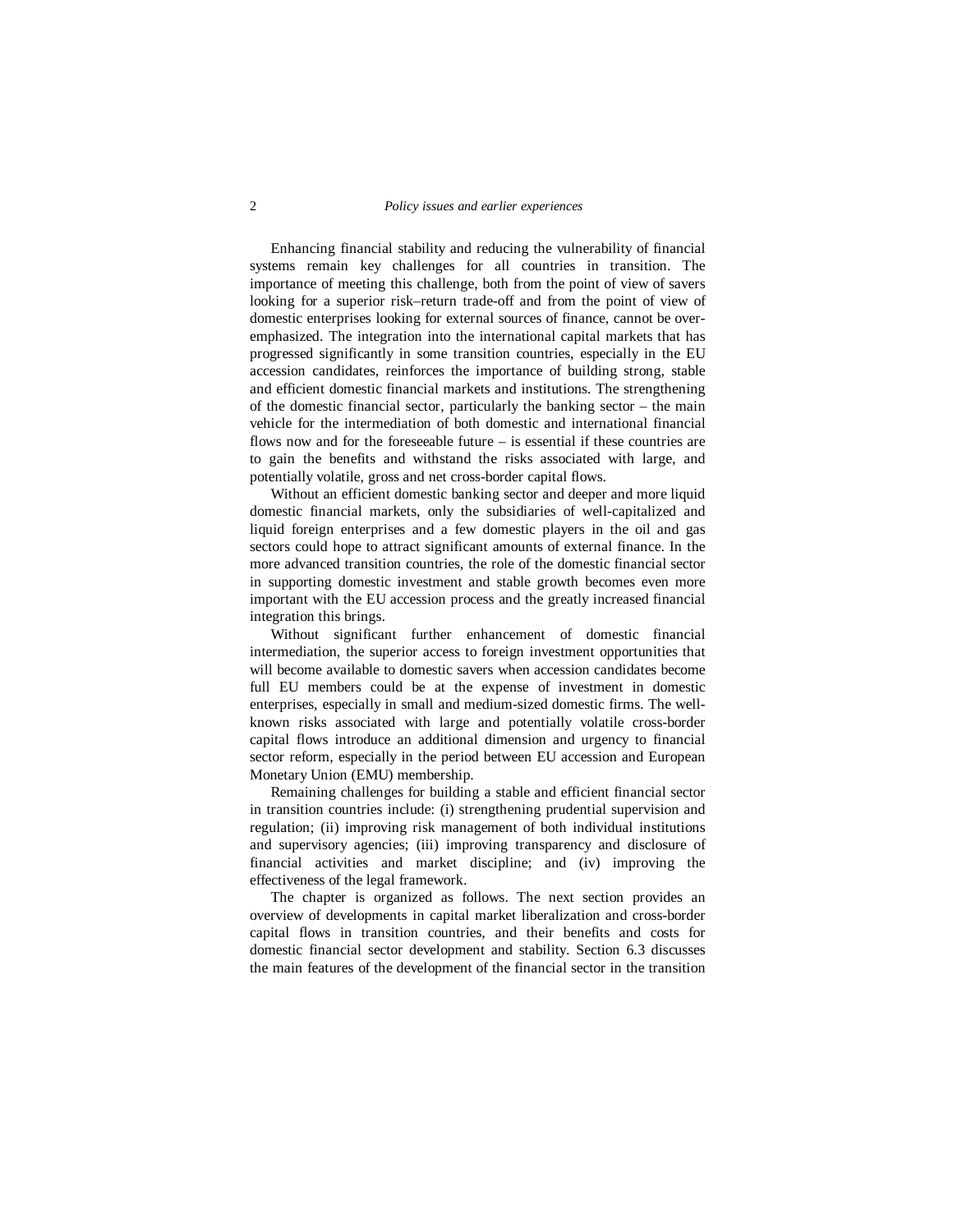countries in the last decade, considering both banking sector and securities markets developments. This section compares the reform progress in the financial sector across the different regions/countries, drawing lessons from these regions'/countries' diverse experiences with different dimensions of reform such as privatization and policies towards foreign entry, and examining their implications for financial sector development. The fourth section examines ways of addressing likely future challenges to financial stability, through strategies to enhance the legal and supervisory framework and thus to strengthen the financial sector's ability to manage the risks inevitably associated with exposure to free cross-border capital flows. Section 6.5 concludes.

## 6.2 CAPITAL ACCOUNT LIBERALIZATION AND CAPITAL FLOWS IN TRANSITION COUNTRIES: BENEFITS AND RISKS

The policy towards capital account liberalization of transition countries has been cautious, despite some differences across the regions as regards the use of individual controls. Most of these countries abolished restrictions on foreign direct investment (FDI) inflows at the beginning of the transition. Since early in the transition process, most countries have also guaranteed the free repatriation of both profits (current account convertibility) and FDI capital. Individuals are allowed to hold and operate foreign exchange accounts at local banks and treatment of trade credits has also been liberal in most countries.

 However, non-FDI-related transactions remained restricted in many countries. Only the Baltic states adopted a policy of a high degree of capital account openness at the beginning of the transition process. More severe restrictions were kept on short-term than on long-term transactions and only some advanced transition economies fully liberalized portfolio flows.

 Capital controls have been progressively eased in recent years. In the Central European countries this progress in liberalization has been in part due to Organisation for Economic Co-operation and Development (OECD) membership requirements and EU accession commitments. Since 1995 there has been a gradual easing of restrictions on non-FDI-related capital movements, led by the Czech Republic and Hungary as part of their accession to the OECD. The liberalization of portfolio flows is still incomplete in most of the countries.

 Figure 6.1 presents the state of liberalization for specific controls on capital account transactions for transition economies as of end 1999. It provides indices of liberalization for all categories of capital flows,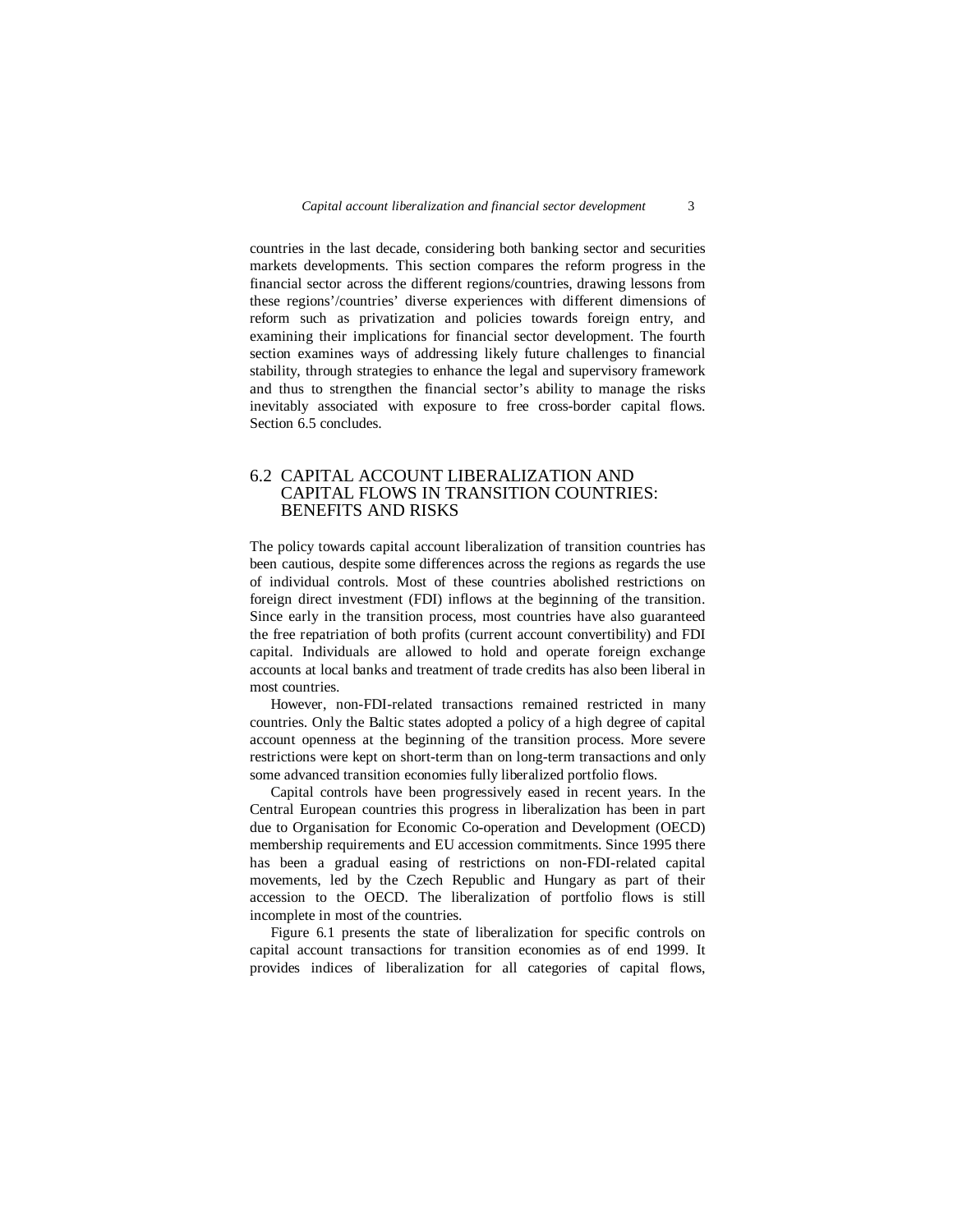calculated for each country and averaged over three regions: the Central and



*Figure 6.1 Progress in capital account liberalization, end 1999 (index of liberalization)*

*Note* : *\** See text for description of index.

*Source* : International Monetary Fund.

Eastern Europe and Baltic states (CEEB), South-Eastern Europe (SEE), and the

Commonwealth of Independent States countries  $(CIS)$ .<sup>1</sup> The indices can take values between 0 and 100, with 100 representing the maximum degree of liberalization.<sup>2</sup>

 Figure 6.1 shows that capital flows have been liberalized most in the more advanced transition countries. In particular, liberalization in portfolio flows and in provisions specific to commercial banks and other credit institutions has lagged behind in SEE and the CIS, with the exception of Armenia and to some extent Georgia (not shown in Figure 6.1).<sup>3</sup> Within CEEB, the three Baltic states, the Czech Republic, Hungary and the Slovak Republic have now largely liberalized their capital accounts, while Poland and Slovenia continue to maintain some short-term capital controls mostly aimed at encouraging non-debt financing and at lengthening the maturity structure of external financing. Upon EU accession, at the latest, remaining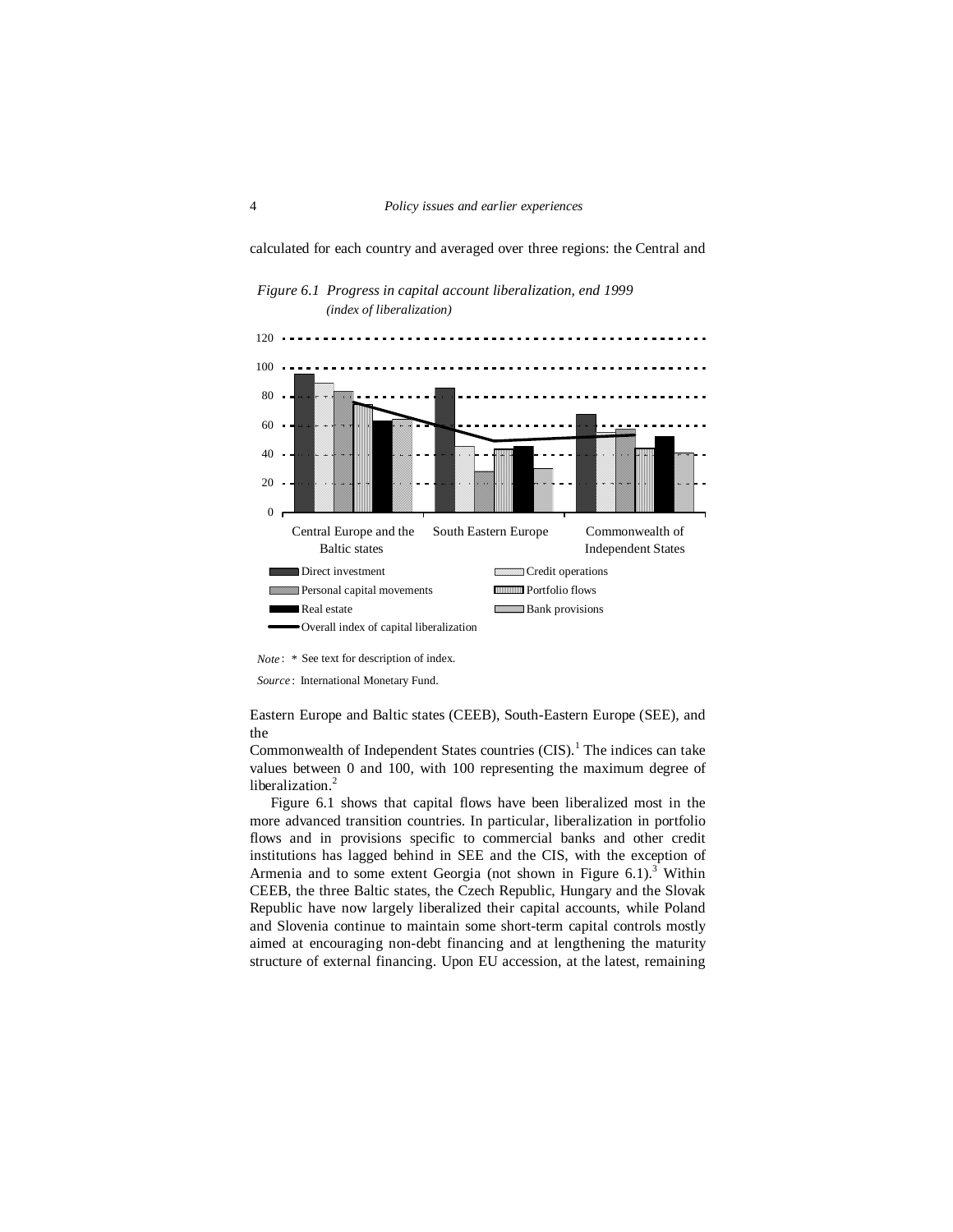controls will have to be removed, potentially stimulating further capital flows.

#### **Evolution in Structure and Composition of Capital Flows**

Over the past decade, transition countries have absorbed a growing share of total net capital flows to emerging markets and developing countries. Capital flows to all three European Bank for Reconstruction and Development (EBRD) regions have followed a path similar to that followed by policies towards liberalization of capital controls. Countries of CEEB that have had more liberalized capital accounts have attracted more foreign capital. The level of (net) capital inflows has been affected, above all, by the degree of macroeconomic stability, the stage of and commitment to reform, and, especially in the CIS and in some of the SEE countries, by political instability and corruption. Reform achievement and efforts have been the most important determinants of private capital flows. The most advanced reformers, such as Hungary, Slovenia, Estonia and the Czech Republic have attracted large amounts of foreign savings (Figure 6.2). $4$ 

 Early on in transition, the capital flows were mainly fiscally driven. They reflected the sharp decline in fiscal revenues and the lack of creditworthiness of some countries. These flows, which often came from bilateral and multilateral sources, made up about 45 per cent of total net flows for the first half of the decade. However, the share of official lending to transition countries declined very quickly. By 1993, private flows exceeded official flows, as transition countries resumed their access to international capital markets.

#### **Central and Eastern Europe and Baltic states**

During the second half of the 1990s official flows going to CEEB countries decreased significantly (Poland and Hungary also repaid some official financing). The cumulative amount of net official capital inflows in CEEB for the 1996–2001 period accounted for only 1 per cent of total net inflows. For these countries, the success of earlier reforms meant improved access to international capital markets.

 Among the private flows, FDI accounted for a substantial part of net capital inflows in CEEB countries (Figure 6.3). Cumulatively over the 1996–2001 period, FDI accounted for about 64 per cent of total net flows in CEEB countries.

 Some accession countries have at times faced a large and sudden surge in short-term capital inflows. In the Czech Republic, for example, net capital inflows in 1995 accounted for about 18 per cent of GDP. Of this, net shortterm capital flows<sup>5</sup> reached about 8 per cent of GDP (and about 5 per cent of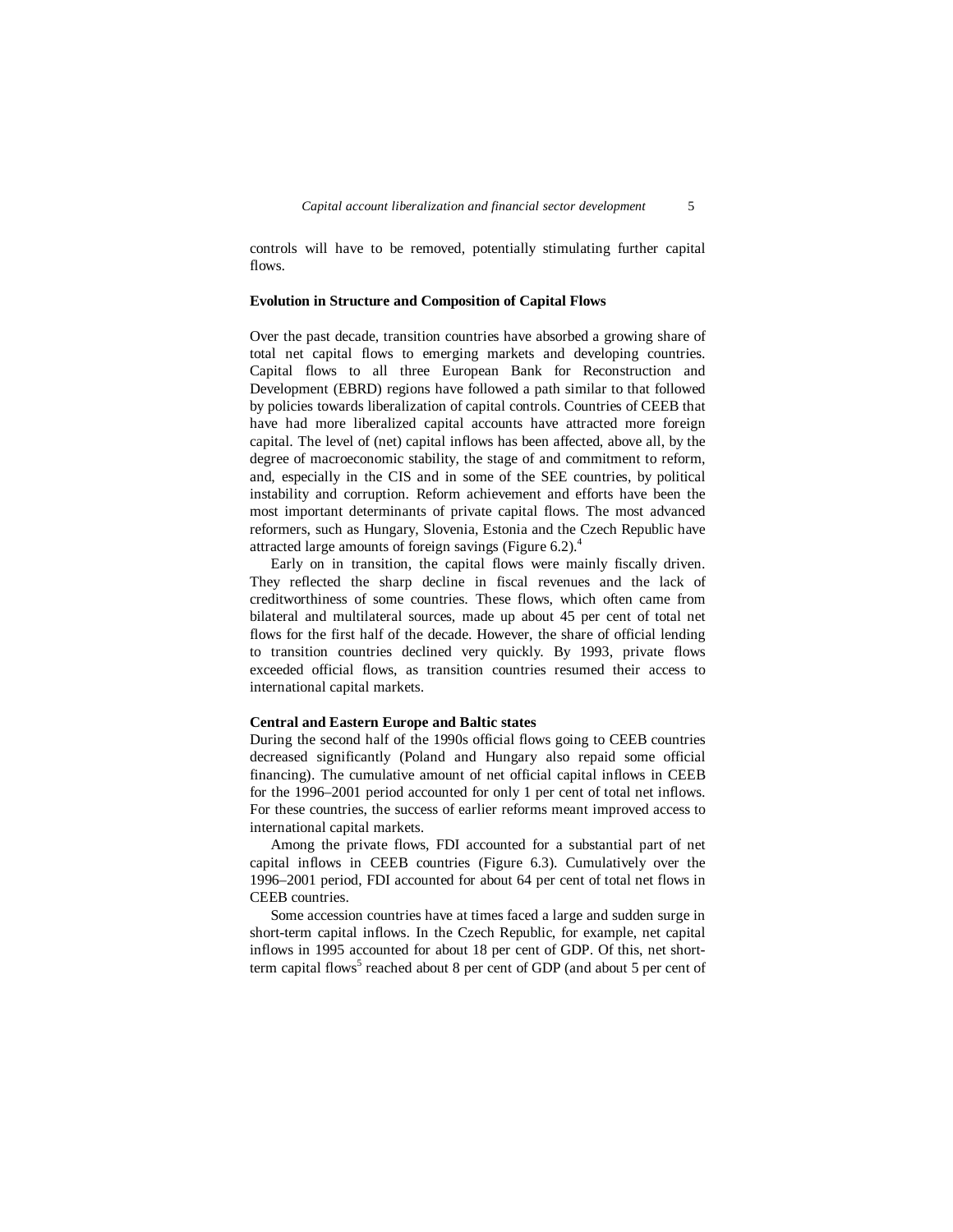GDP during 1996–97). Eventually, and inevitably, the increase in the current account deficit and a rapid real exchange appreciation (the nominal exchange rate was fixed and about half the flows were sterilized by the central bank), fear of a devaluation caused the sudden and sharp reversal of short-term flows. The resulting financial distress led to a currency crisis in mid-1997 when the currency was devalued and left to float. During 1995– 97, short-term liabilities also increased rapidly in the Slovak Republic.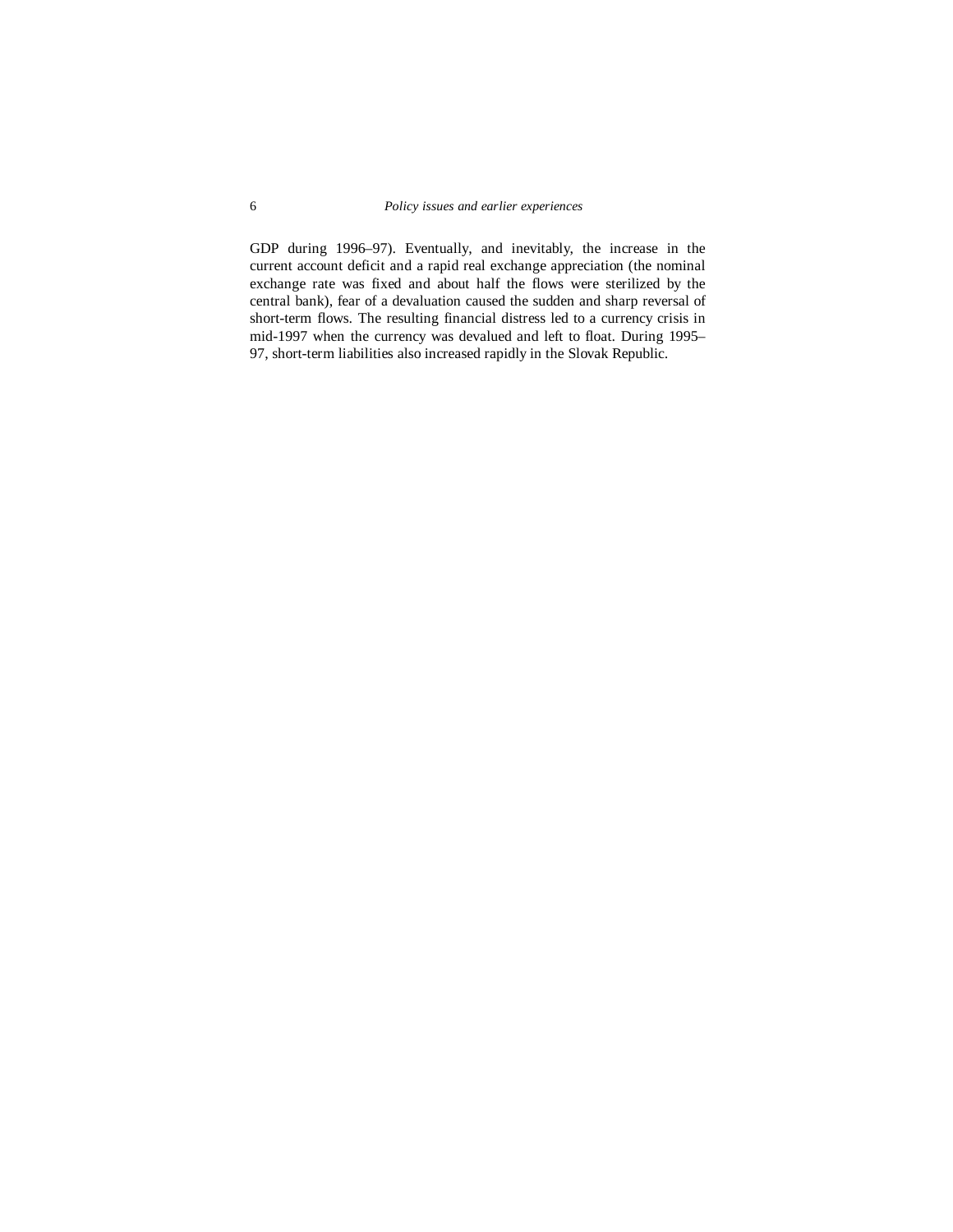| Capital account liberalization and financial sector development |  |  |
|-----------------------------------------------------------------|--|--|
|-----------------------------------------------------------------|--|--|

|  | Fig | 6.Z | here |  | landscape | figure |
|--|-----|-----|------|--|-----------|--------|
|--|-----|-----|------|--|-----------|--------|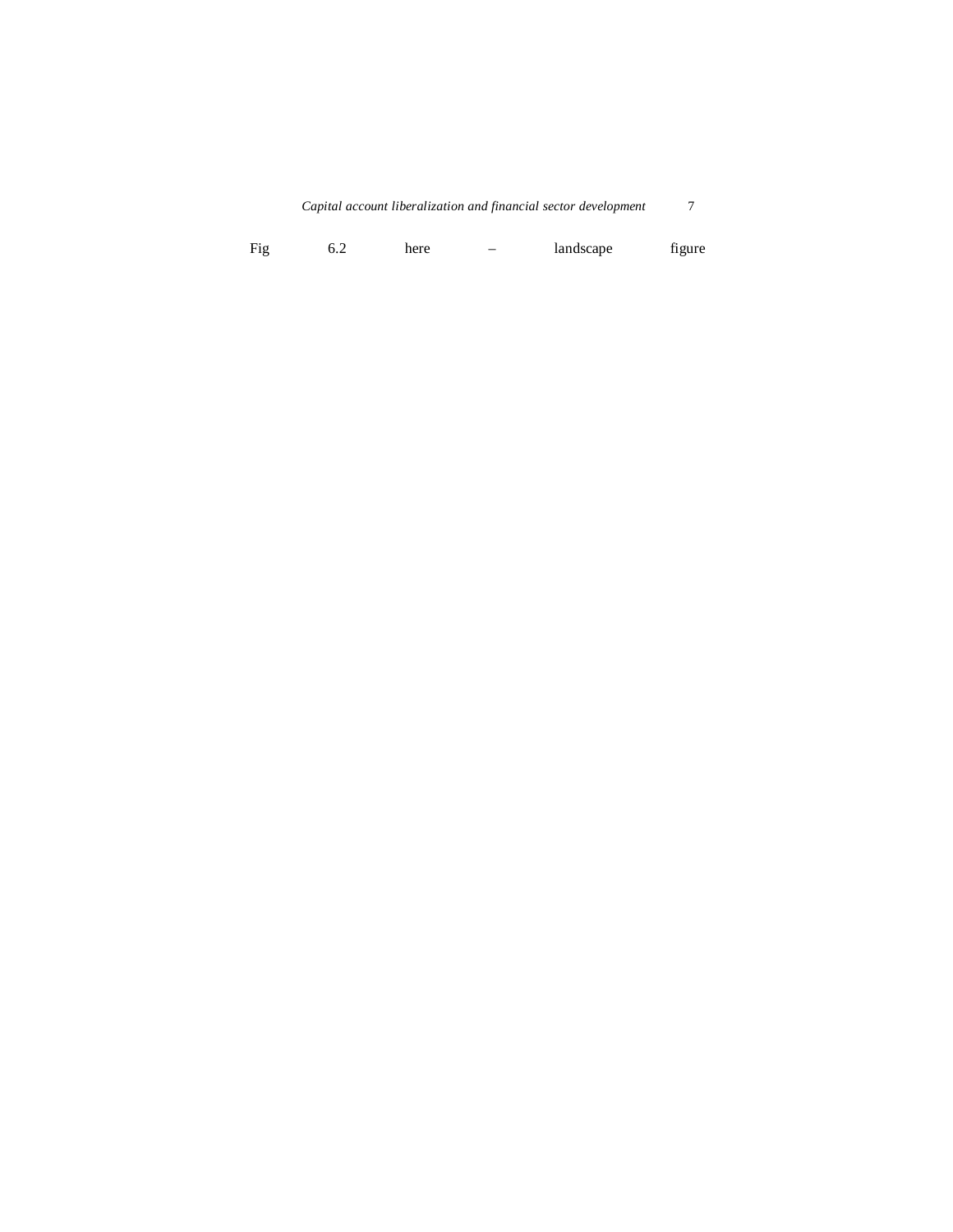## 8 *Policy issues and earlier experiences*

 Total net capital inflows in CEEB countries decreased after the 1998 Russian crisis as foreign investors became more cautious about the region. However, both confidence and capital inflows appear to have recovered in 2001, despite the global slowdown. Debt-creating flows (loans and bonds) remain a key component of external financing in CEEB countries. Within these debt flows, international commercial banks are primary suppliers of capital. The domestic banking system has been the main channel for absorbing that lending. On average over 1996–2001, it accounts for about 47 per cent of lending by international commercial banks.

## *Figure 6.3 Net capital flows to Central-Eastern Europe and the Baltics (US\$ bn)*



*Sources*: World Economic Outlook Database and European Bank for Reconstruction and Development.

#### **South-Eastern Europe**

The reduced reliance on official flows has been more marked in CEEB than in SEE countries and in the CIS. While FDI and portfolio flows were large in CEEB countries by 1991–92 (especially in Hungary and the Czech Republic), they only acquired significance for other transition countries after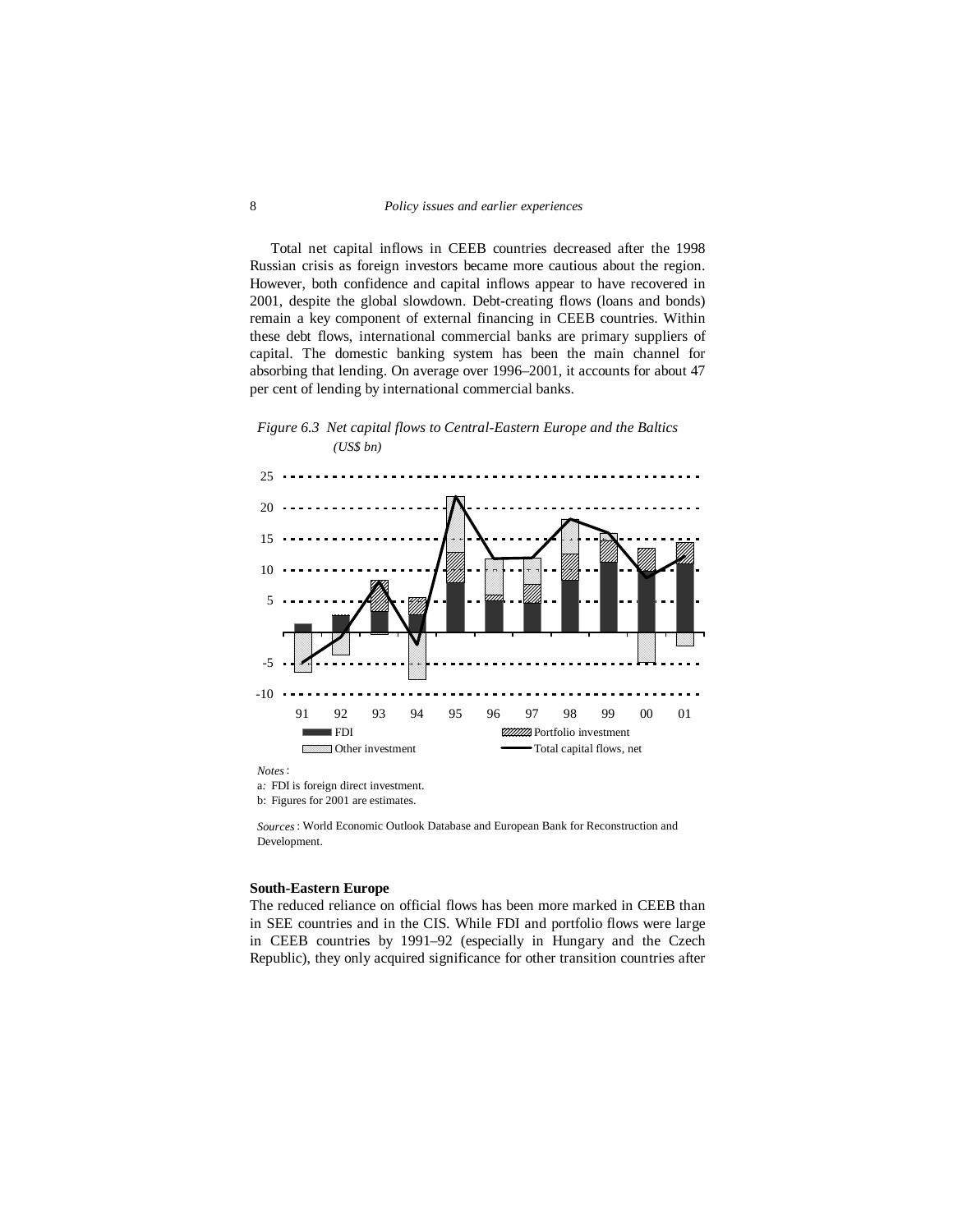1994. Some SEE countries even experienced net private capital outflows (e.g., Bulgaria).

 The composition of capital flows in and out of SEE countries has been strongly affected by the political instability in the Balkan region. Official flows, often concessional, continue to support government deficits and external deficits in SEE. Net private inflows have increased, driven by growing FDI as large-scale privatization progressed (Figure 6.4). However, private net inflows are mostly concentrated in Bulgaria and Romania which accounted for 80–85 per cent of total net FDI going to SEE during 1996– 2000. This share has decreased over time and reached 66 per cent in 2001, as the other countries in the region are attracting more foreign investors (partly through the privatization of large companies).





a*:* FDI is foreign direct investment. b: Figures for 2001 are estimates.

*Sources*: World Economic Outlook Database and European Bank for Reconstruction and Development.

 Portfolio and other investments in the region are increasing with Bulgaria and Romania accounting for most of it. Both countries are gradually integrating into international capital markets with Romania successfully issuing two eurobonds in 2001. About 62 per cent of all non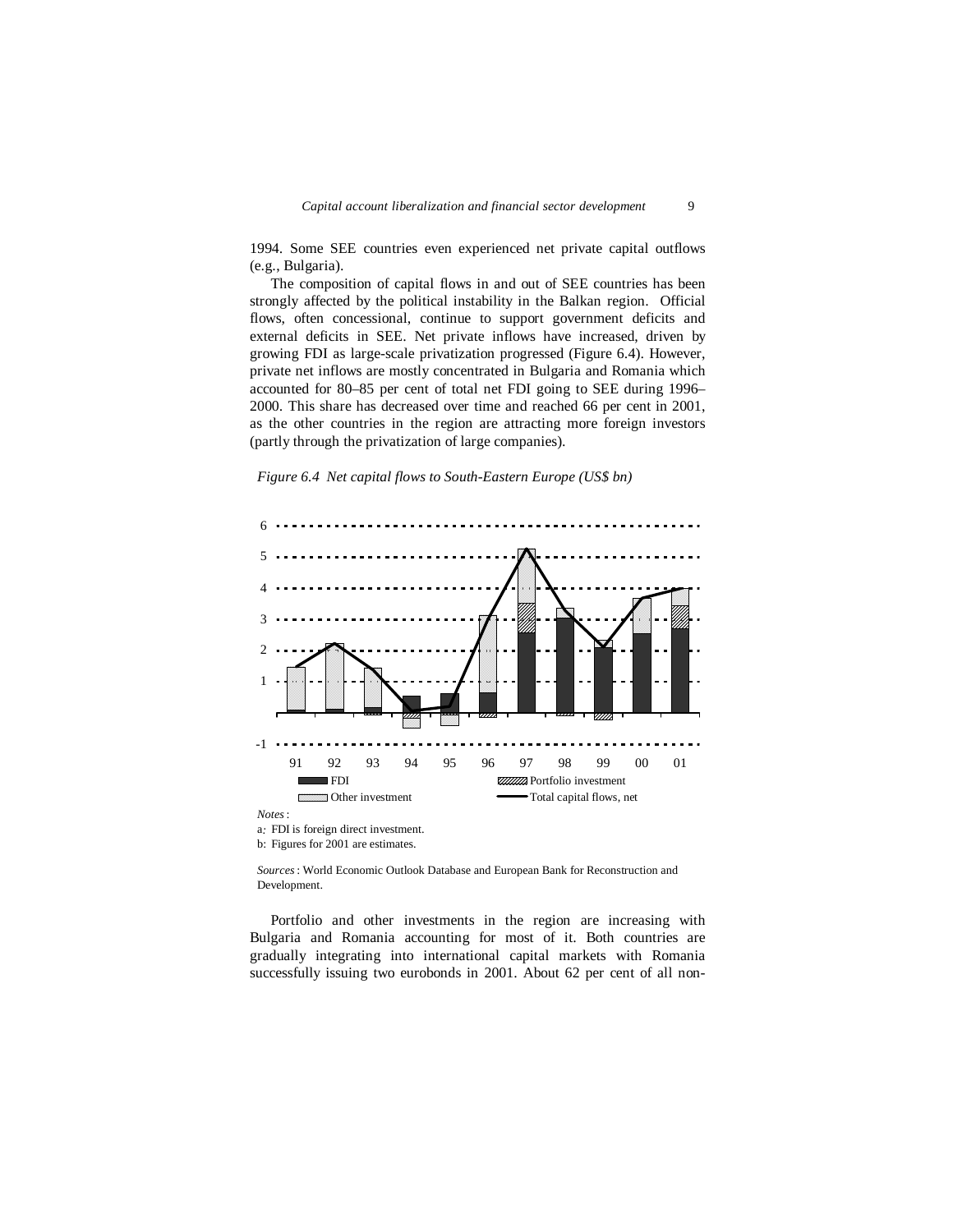FDI-related net inflows in SEE during 1996–2001 represent lending by international commercial banks, with the domestic banking sector intermediating about 43 per cent of this total.

#### **Commonwealth of Independent States**

Russia accounts for most of total net capital flows into the CIS (see Figure 6.5 and Figure 6A.1 in the Appendix). Ukraine and Kazakhstan were the other two CIS countries that attracted some capital inflows, albeit considerably less than Russia.





*Sources*: World Economic Outlook Database and European Bank for Reconstruction and Development.

 The changes in the level and composition of capital flows throughout the CIS region are influenced significantly by developments in Russia. Russia saw increasing net portfolio inflows after 1993, reaching around US\$17.8 billion in 1997, or 4.2 per cent of GDP. Most private capital flows into Russia took the form of foreign private investment in government Treasury bills (T-bills) (GKOs), attracted by high interest rates and oblivious to default risk. Portfolio outflows immediately before and after the August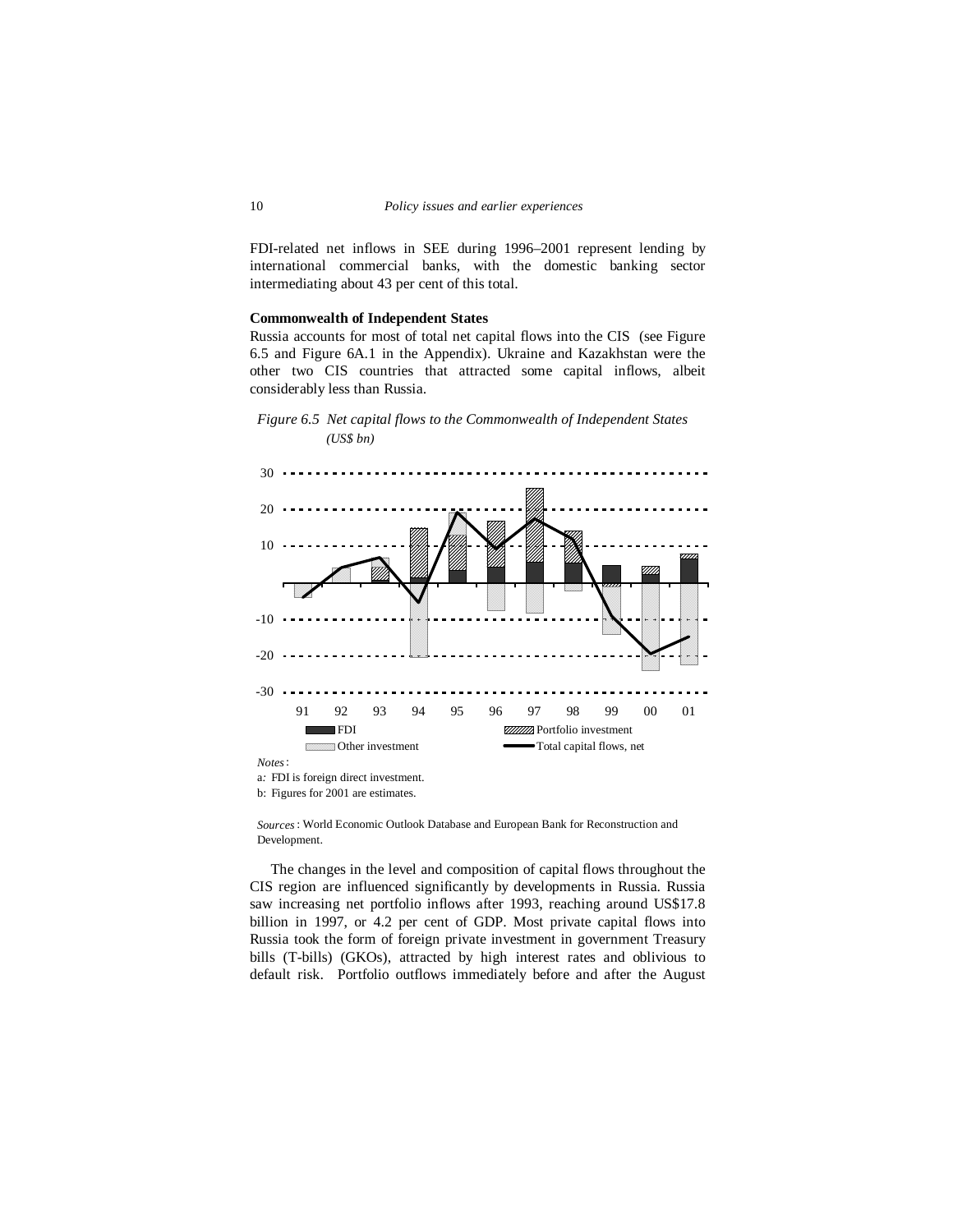1998 crisis implied a halving of net portfolio inflows in 1998 compared to 1997 and a net outflow in 1999. Since then there has been a slow recovery in inflows. Since 1997, Russia has experienced huge private capital outflows in the form of other investments, a large part of which (about 50 per cent in 2000) are commercial bank placements outside of the country. FDI has accounted for only a very small portion of capital inflows into Russia. FDI flows into other CIS countries (and private capital flows in general) have been mainly concentrated in the natural resource sectors, such as gold in Kyrgyzstan, oil in Kazakhstan and (mainly from Russia) oil refineries in Ukraine.

 The record shows that over the past decade there has been an increase in the net short-term external liabilities of transition countries, reaching US\$15 billion in 1997. There was a decline during 1998–2000, reflecting foreign investors' changing assessment of the region after the Russian crisis. However, after decreasing to US\$7.3 billion in 2000, short-term liabilities increased to US\$9.4 billion in 2001, with Russia accounting for almost 80 per cent of the total. The growth in net short-term inflows, although not large as a percentage of GDP, could be a source of concern for policy makers, as short-term flows could be associated with higher volatility and risk of sudden reversals. This may be particularly important for those countries that receive the greater share of these in short-term flows, that is, some CEEB countries, Russia and Kazakhstan – countries that can be expected to experience a steadily rising degree of global financial integration.

#### **Benefits and Risks Associated with Capital Flows**

There is general agreement among scholars and practitioners about the benefits and risks associated with cross-border capital flows for economic development in general and for financial sector stability in particular. The benefits include filling the saving–investment gap, allowing portfolio diversification directly and production diversification indirectly (through the more diversified domestic capital formation permitted by access to foreign finance in general and FDI in particular), lowering financing costs, setting and/or raising standards of business and corporate governance, raising the intensity of competition, and enhancing fiscal discipline through the restraining effect of the threat of capital flight. FDI is also supportive of structural reforms, which pay off in terms of a higher productivity growth regardless of the host country's initial conditions.

 However, capital inflows can also have less desirable side-effects. In the context of incomplete structural reforms, international capital flows carry considerable risks and may magnify underlying macroeconomic and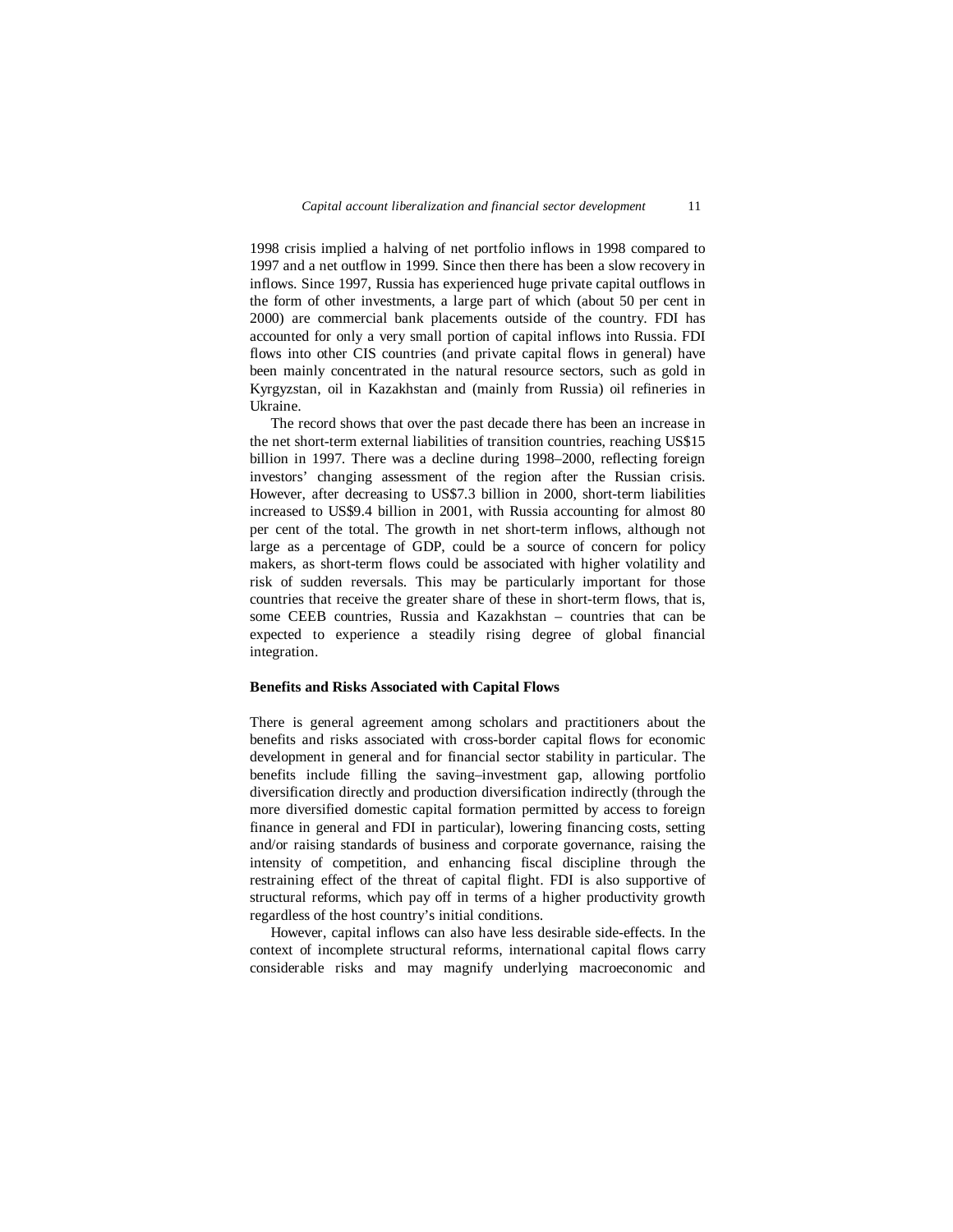structural weaknesses. If capital inflows are in excess of the recipient economy's ability to absorb them productively, they can have a potentially negative impact on the financial sector and, ultimately, on the real economy. Large capital inflows have been associated with rapid credit expansion and riskier lending practices in many countries.

 Large inflows can also lead to real exchange rate appreciation, resulting in a loss of competitiveness and a deterioration in the debt servicing capacity of clients in the internationally exposed sectors and thus in the quality of banks' balance sheets.

 As the experience of the 1997–98 financial crises in South-East Asia and Russia in 1998 have shown, risks associated with capital inflows also include the sudden (unexpected and large-scale) reversal of some type of flows, particularly short-term inflows. Short-term inflows driven by speculative position-taking aimed at exploiting an interest rate differential or by views on the likely future direction of exchange rate movements can easily be reversed if fundamental or extraneous events cause expectations to change.

 While there is general agreement about the nature of the benefits and costs of capital account liberalization, the balance of costs and benefits remains an open issue. There now is general agreement on the following two points. First, that the cost–benefit analysis of international financial integration is highly conditional on the nature and credibility of the exchange rate regime. A less than fully credible peg is a recipe for financial sector instability and economic dislocation. Second, that the sequencing and coordination of capital account liberalization, macroeconomic stabilization and structural reforms aimed at strengthening the domestic financial sector is key. Capital account liberalization should follow domestic financial sector reform and macroeconomic stabilization. Liberalization of FDI should precede liberalization of portfolio investment and cross-border bank lending (for a recent analysis, see Ishii et al., 2002).

 Unfortunately, the strategy of financial liberalization in several CIS countries has increased their vulnerability to financial crisis, without any commensurate economic benefits. Liberal policies towards the unregulated entry of (domestic) banks and the development of domestic debt markets, together with an opening of capital accounts (while macroeconomic conditions were dodgy), although not the primary cause of financial crises in countries like Russia or the Ukraine, sharply increased the vulnerability of these countries to crisis (Coricelli, 2001).<sup>6</sup>

 Many economists dispute the effectiveness of capital controls in managing the risks associated with capital flows. An alternative approach to managing these risks is not to attempt to control the flows directly, but to limit the vulnerability of the economy to the risks associated with these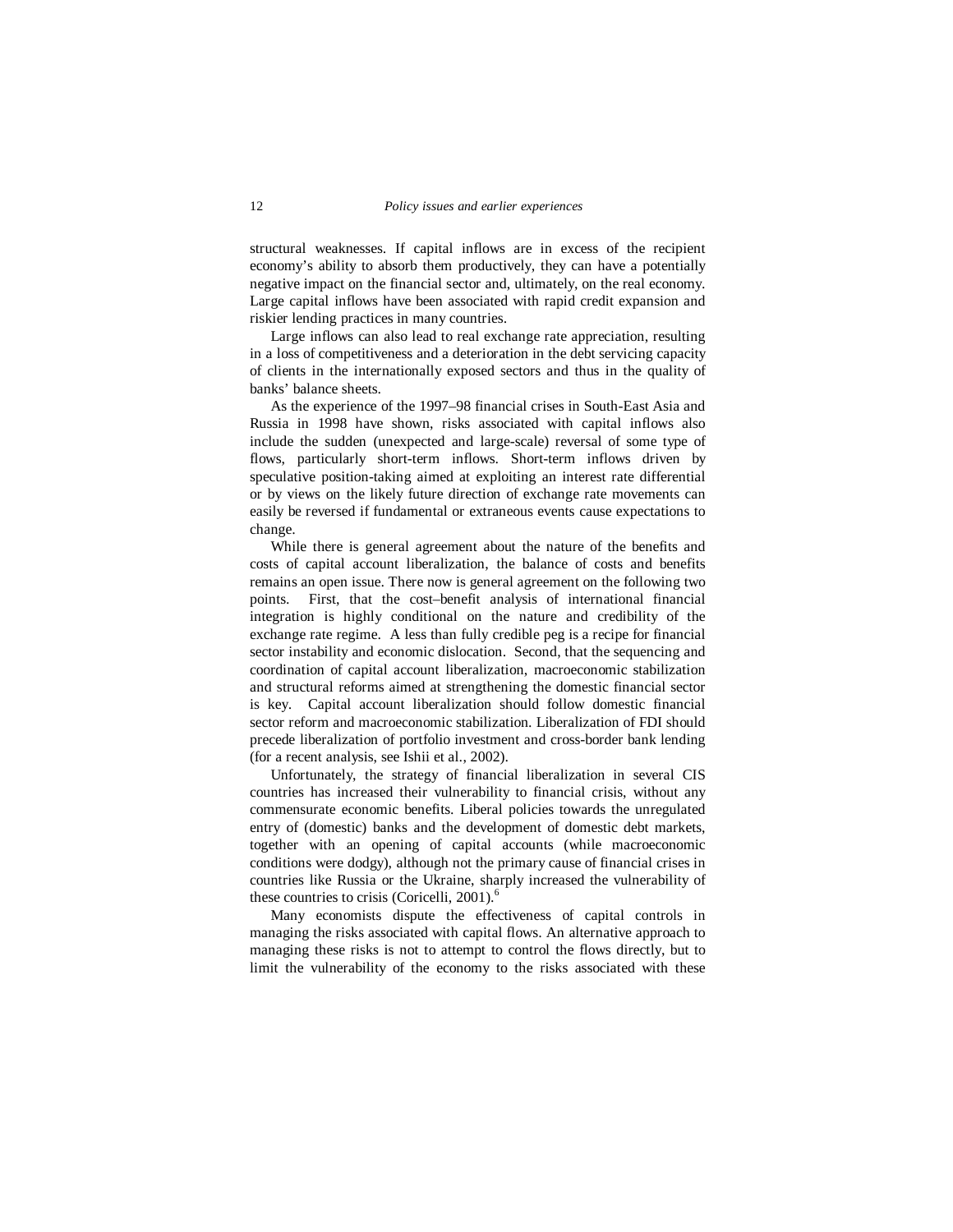flows (Johnston and Otker-Robe, 1999). Prudential policies applied to domestic financial institutions can play a significant role in reducing the risks associated with cross-border capital flows by influencing the risk– return trade-off faced by financial institutions and by improving the robustness of the financial system to external shocks. The past experience of financial crises in emerging countries (especially in Latin America and Asia), underscores the role that a weak financial sector plays in intensifying a crisis. A sound financial system can also provide a useful cushion against major market disturbances affecting the direction and magnitude of capital flows.

 The risks associated with cross-border capital flows are greater for countries in transition where institutional development, particularly of the legal system and the financial sector, is still limited, as is the case in all countries of the CIS and SEE. By tackling these domestic institutional development issues now, transition countries stand to gain more of the benefits of financial market integration while at the same time enhancing their capacity to withstand the risks associated with greater financial integration and larger cross-border capital flows. This issue gains importance as these countries undergo increasing integration of their financial sectors into the global financial system.

## 6.3 FINANCIAL SECTOR DEVELOPMENT IN TRANSITION COUNTRIES

The development of a sound and stable, market-oriented financial sector is of fundamental importance to the post-communist transition. Banks in a market economy play a key role in the monetary payments mechanism, without which markets, financial and nonfinancial, can function only at high cost. Banks also play a key role in the mobilization, intermediation and allocation of capital. An efficient and prudent banking system facilitates the processes of saving and investment and thus promotes long-term growth.

 After a decade of transition, maintaining (and in some cases achieving) financial stability and reducing the vulnerability of the financial system remain key challenges. The relative underdevelopment of the banking sector in transition countries is not compensated for by a strong non-bank financial sector or by thriving capital markets. If anything, the degree of underdevelopment of capital markets and non-bank financial institutions is greater than that of the banking system.

 The initial conditions and the subsequent strategies and policies followed by different transition countries are important in explaining the level of development of the financial sector in transition countries. Most transition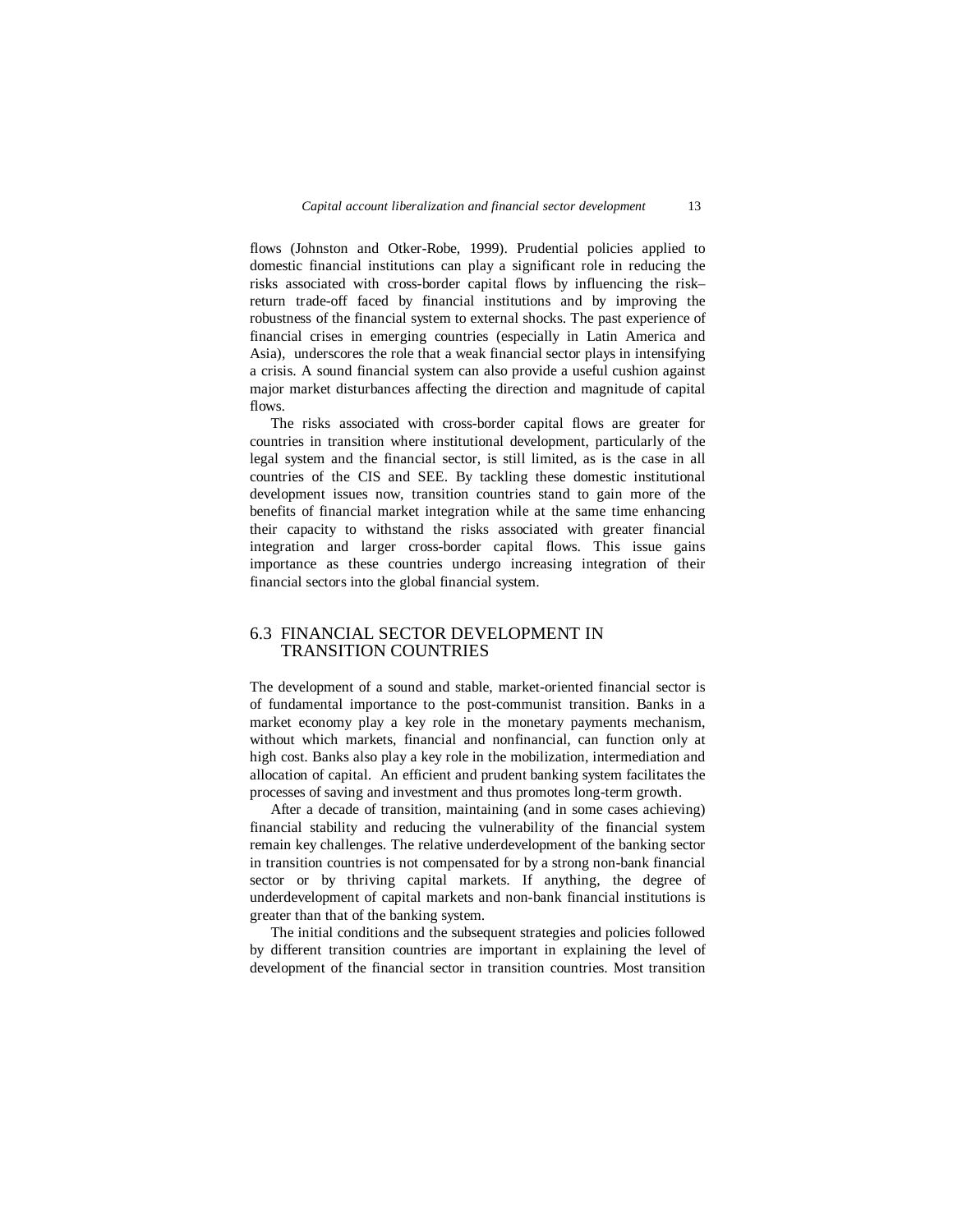economies have followed the same broad paradigm for the transformation of their banking sector from the monobank system existing under central planning. The so-called Washington consensus on banking transition advocated the establishment of a two-tier banking system, the abolition of restrictions on the internal convertibility of money, liberalization of interest rates, restructuring and privatization of state banks and their enterprise borrowers, and the entry of new private banks. At the same time, the state had to take on the important new roles of providing effective prudential regulation and supervision of banks.

 However, although most countries have followed this broad paradigm, the pace and sequencing of reforms have differed significantly.<sup>7</sup> In the countries of CEEB the state liberalized the market for banking services and developed its capacity for effective prudential supervision and regulation in step with the growing role of private banks in the system. Unfortunately, in the countries of SEE, the banking sector has remained a source of directed subsidized lending to politically well-connected, financially troubled enterprises. The continuation of such practices well into the second decade of transition constrains the pace of banking reform, including the implementation of prudential regulation and bank privatization. The explosion in the number of nonviable private banks in the CIS in the early 1990s created significant vested interests that favored a 'partial reform equilibrium' and were opposed to sound prudential regulation and mechanisms for the exit of these banks.

 In addition, the success of financial market reform has been crucially dependent on progress in real sector adjustment, the establishment of market-sensitive mechanisms of corporate control for enterprises, and the degree of disengagement of the government from the private sector.

#### **Banking Sector**

Set against a difficult background of major structural shocks, macroeconomic reforms aiming to establish monetary and fiscal stability, and with no past experience in the sector for any of the key players, the establishment and functioning of efficient financial markets was inevitably subject to high risks. The response to this challenge and the subsequent performance of the financial sector differed significantly across countries. However, several common characteristics of financial sector development have emerged, a decade after the start of market reforms in transition countries.

 The financial systems in these countries have developed more as 'bankbased' systems than as 'market-based' systems. Given the insufficient scope and effectiveness of legal contract enforcement and, frequently, with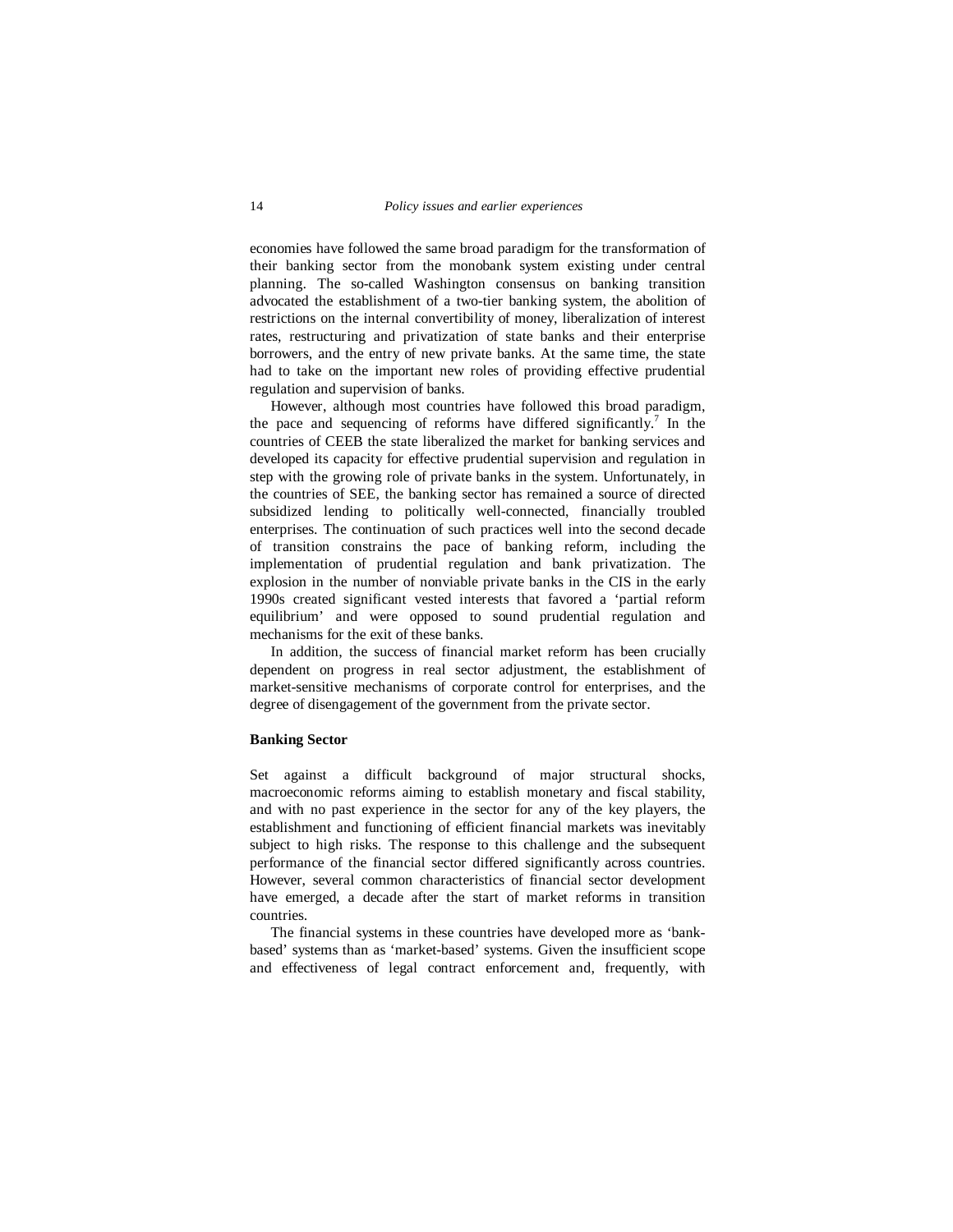inappropriately or imprecisely defined property rights, transition countries had no alternative but to develop a relationship-based financial system, with banks as the main financiers. Banking sector assets in transition countries account for about 85 to 95 per cent of overall financial assets, compared to about 50 per cent in the United Kingdom. Banks therefore dominate the provision of financial services.

 Nevertheless, the banking sector in transition countries remains small and underdeveloped compared to that of advanced industrial countries. Even in the most advanced transition countries (including the likely early EU accession candidates), the banking sector still lags behind best practice as regards the scale and scope of their provision of financial services. The level of bank intermediation between domestic and foreign savers and potential investors in the domestic real economy remains low. In addition, the menu of financial products and services offered by the banking sector is restricted. Despite the often large number of banks (especially in Russia and some of the other CIS countries), the transition economies remain 'underbanked' and the banking sector continues to be highly concentrated, with a few banks dominating the market. Bank efficiency remains low.

 Marked differences are evident in the level of development of the financial sector between CEEB countries, on the one hand, and SEE and CIS countries, on the other. The level of bank intermediation, measured by the ratio of domestic credit to GDP, is low in all transition countries, compared to countries with the same level of development (as measured by GDP per capita.)

 Figure 6.6 shows the ratio of the stock of domestic credit provided by banks to the private sector as a percentage of GDP for all transition economies, together with the estimated ratio of domestic credit to private sector relative to GDP for a market economy at a comparable level of development (EBRD, 1998).

 Figure 6.6 indicates that in 2000 all transition economies lie below the market economy benchmark for the ratio of total domestic credit to GDP. However, some countries of CEEB (Croatia, Estonia, Hungary, Latvia, Poland, the Slovak Republic and Slovenia) are gradually converging towards the benchmark for middle-income developing countries and emerging markets. In the countries of SEE and the CIS there was no convergence towards the benchmark between 1994 and 2000, despite the expansion of domestic credit to the private sector in excess of output growth.

 Factors that affected banking sector intermediation in transition countries include macroeconomic and fiscal performance, as well as bankspecific characteristics such as ownership, market power and capitalization (Fries and Taci, 2002). Legal enforcement has been another important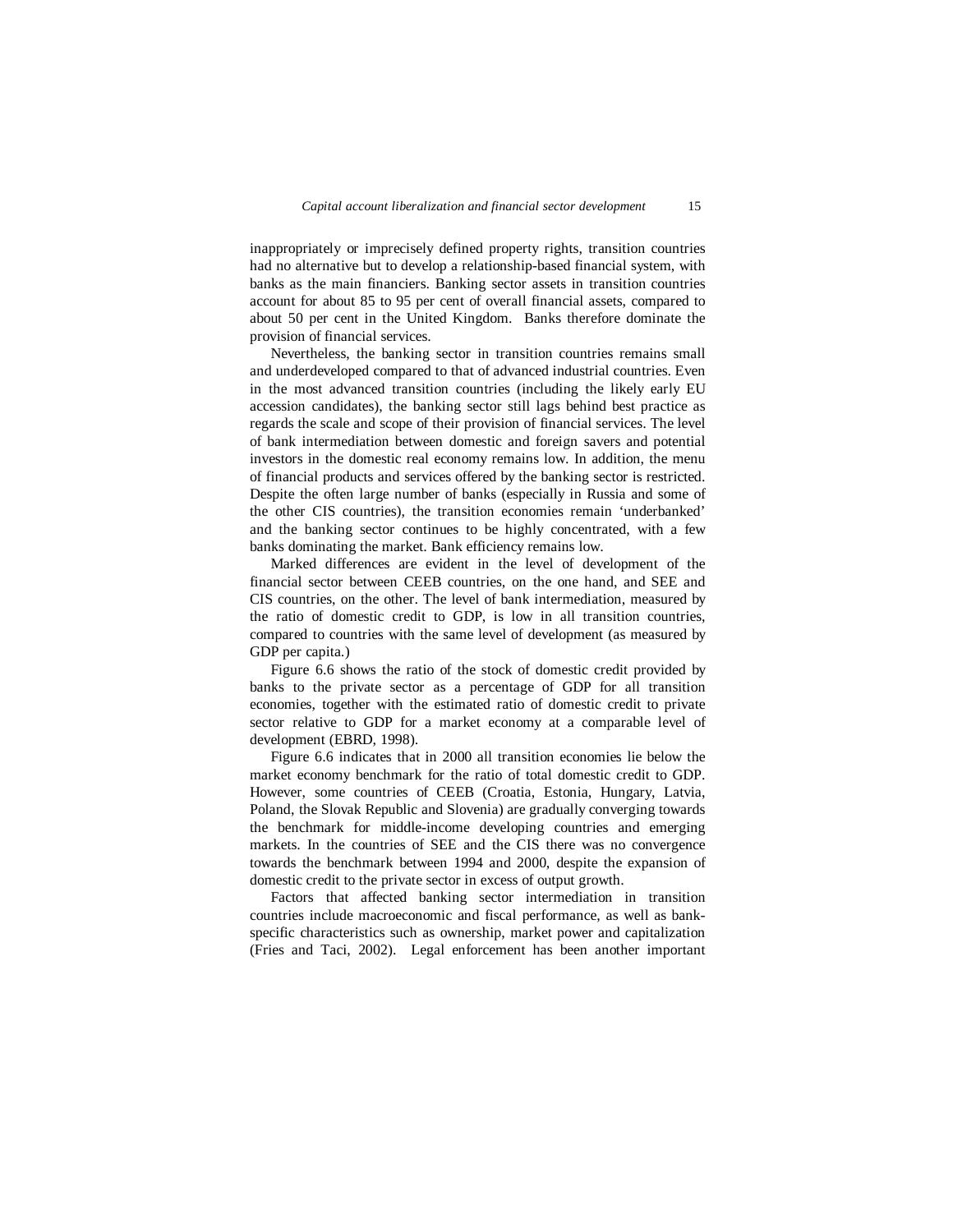factor that has deterred banking intermediation to the private sector in transition countries.

 Figure 6.7 illustrates the positive relationship between banking credit to the private sector as a percentage of GDP, and progress in the effectiveness of legal reform as measured by the EBRD's legal transition indicator (EBRD Transition Report, various years). Besides concerns about borrowers' creditworthiness and government interference in lending to state-owned enterprises, the issues of creditor rights protection, slow bankruptcy procedures and low realization of collateral have caused banks to lend to 'safer' borrowers such as governments. As Figure 6.7 shows, the legal enforcement issue is more prevalent in CIS and SEE countries.

*Figure 6.6 Ratio of private credit to GDP relative to market economy benchmark, 2000*



*Note* : *\** See text for explanation.

*Sources*: European Bank for Reconstruction and Development and World Bank.

 Apart from the similarity in sector concentration ratios (the five largest banks control 50–90 per cent of the market), the banking systems in the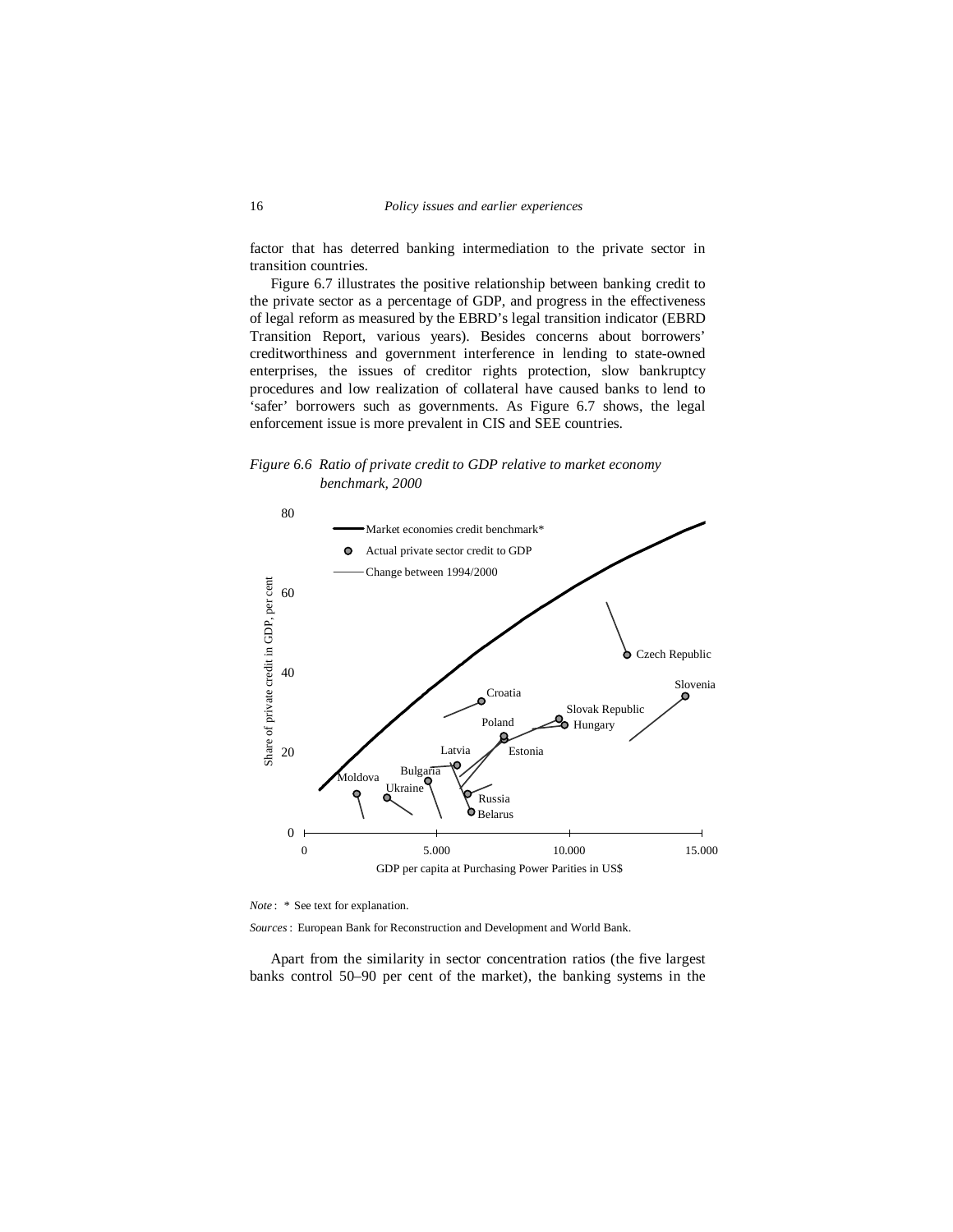three transition regions differ in other dimensions of their development, activity and performance. Table 6A.1 in the Appendix presents several commonly used indicators of banking sector development and performance. The share of non-performing loans in total loans, an indicator of inefficiency (or imprudence/lack of caution) in asset management by the banking sector, is high in almost all transition countries compared to EU countries. There are two reasons for this. First, the accession countries had to deal with the issue of the large amount of inherited non-performing loans from the past (the command economy). Second, new non-performing loans mounted up in the balance sheets of commercial banks due to a lack of experience, inappropriate regulation and supervision, government intervention and illdesigned privatization methods (often associated with connected lending).

*Figure 6.7 Private sector credit and legal transition, 2000*



*Source* : European Bank for Reconstruction and Development.

 In CEEB countries the amount of non-performing loans has decreased, both through the resolution of the problem of old non-performing loans and through an increase in quality of new loans. In SEE countries the amount of non-performing loans remains high due to the often difficult macroeconomic environment, government intervention through directed lending to lossmaking state enterprises, and connected lending by banks to enterprises with which they have shared financial interests (Bosnia and Herzegovina, FYR (Former Yugoslav Republic) of Macedonia, Yugoslavia). The CIS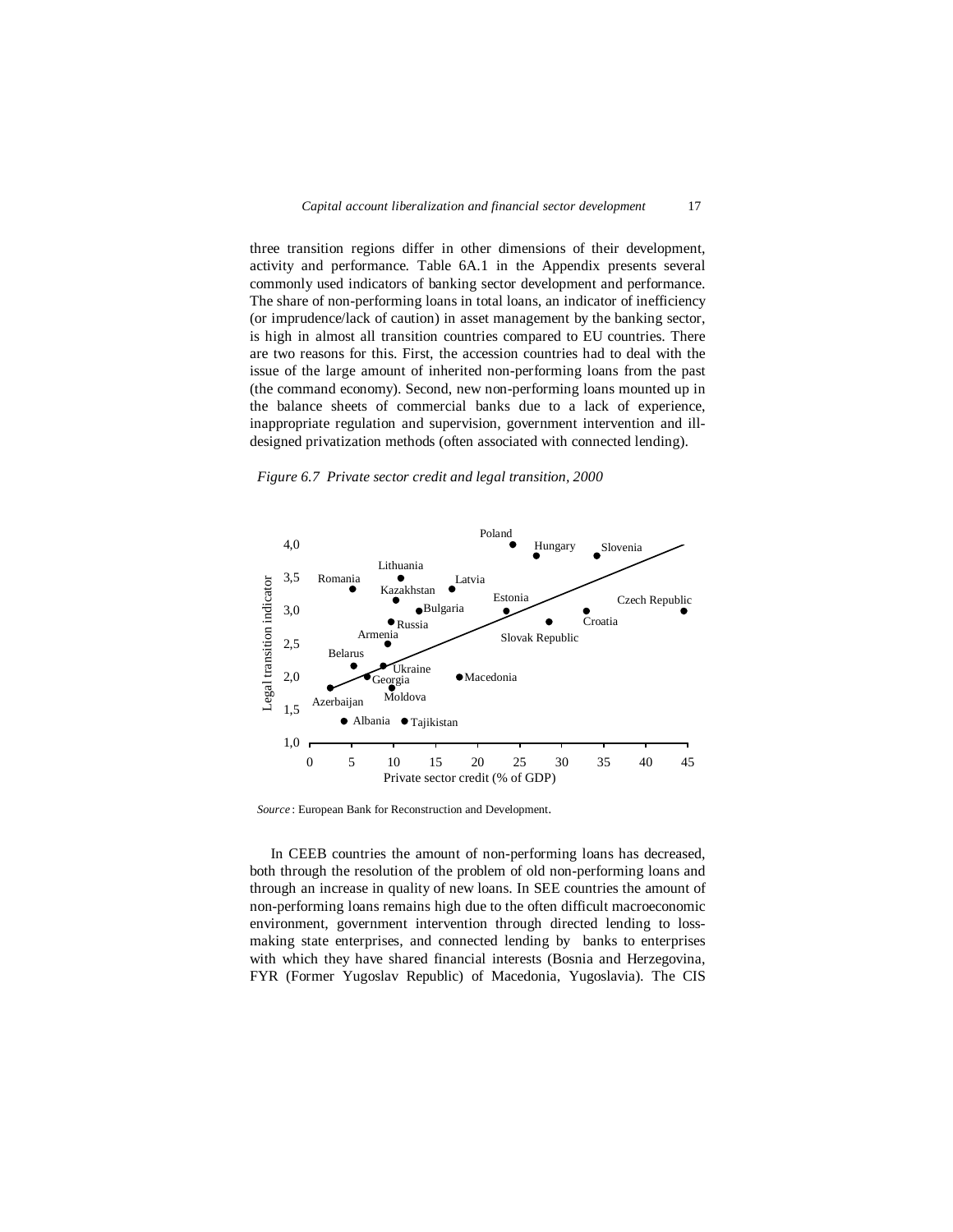countries always report a lower share of non-performing loans than CEEB and SEE countries. However, this probably reflects poor accounting and the continued presence of government-directed and guaranteed credit in CIS countries (e.g., Turkmenistan, Uzbekistan).

 Table 6A.1 in the Appendix also shows that measured profitability (average return on assets) of banks in the countries of SEE and the CIS is on average higher than in the countries of CEEB. Net interest margins (also shown in the table) are an important determinant of high reported profitability. High profitability of banks in CIS countries can be partly explained by the high inflation which was reflected in higher spreads between borrowing and lending rates. However, the main reason behind the high profitability of banks is the crowding-out effect of high interest government T-bills on bank lending to the more risky and defaulting private sector (see Fries and Taci, 2001) A further factor behind the high reported profitability may be insufficient provisioning for non-performing loans.

 Banking efficiency in all transition countries is lower than in EU countries (Figure 6.8). The high spread between lending and deposit rates indicates high inefficiency (as well as greater market power), or greater default risk. Even in the most advanced countries of the region much more needs to be done in order to create an efficient banking sector. Once more, a sharp contrast is evident between on the one hand CEE and Baltic countries, and SEE and CIS countries on the other. CEEB countries are characterized by an average spread not exceeding 10 per cent and are gradually converging to the EU average. In contrast, the spread remains significantly higher in CIS and SEE countries.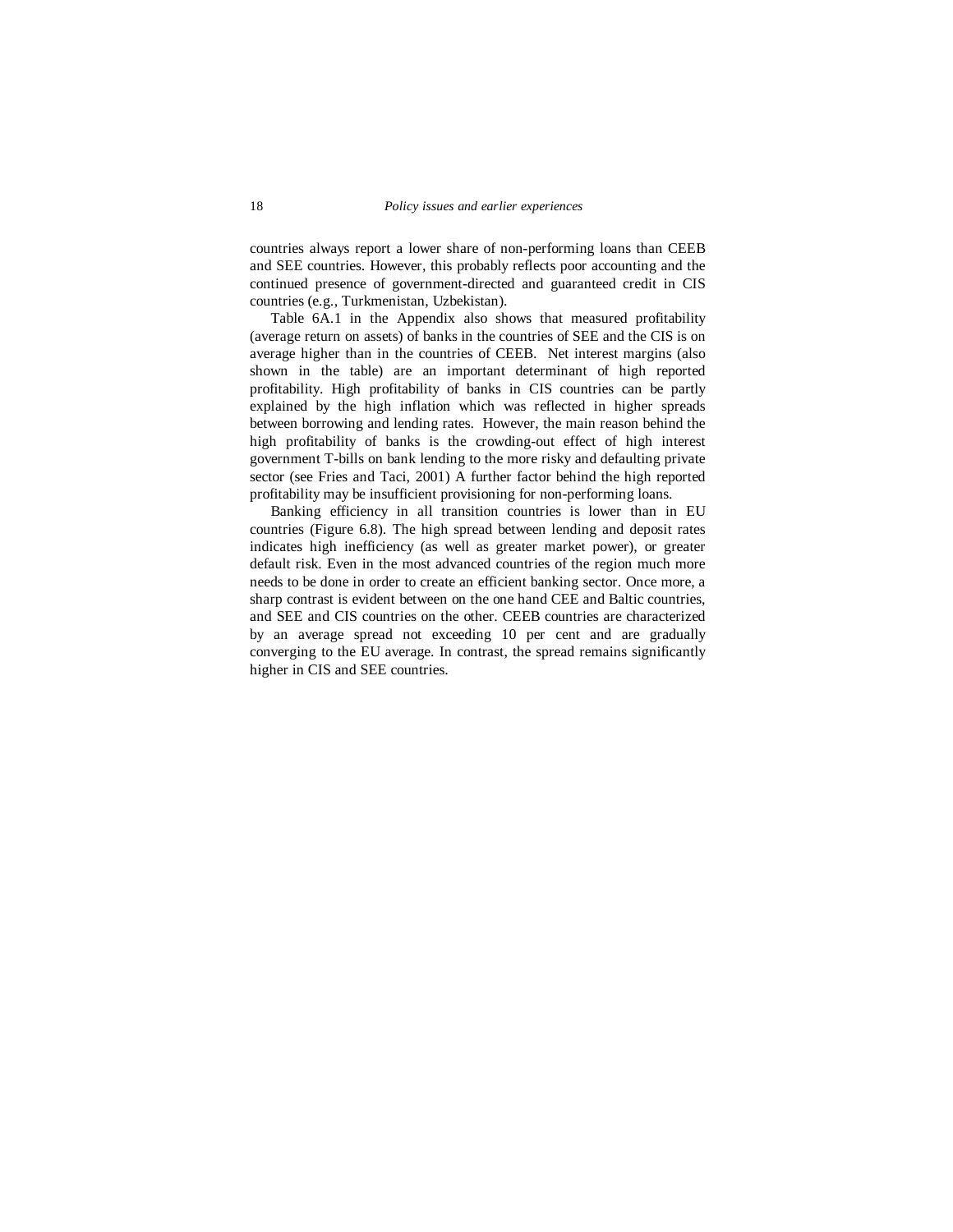

## *Figure 6.8 Differential between lending and deposit rates (percentage point)*

*Source* : European Bank for Reconstruction and Development.

 Competition has, however, strengthened, as evidenced by declining intermediation spreads, a shift in bank portfolios from government securities to private sector lending, and declining bank profitability. The experience of CEEB countries has shown that the driving force for improving efficiency in the banking sector is strong competition achieved through privatization and through the entry of foreign banks.

 Countries in transition chose very different strategies for the method and speed of privatization of state-owned enterprises, including banks. These strategies were different even within each of our three transition regions. Consider CEEB countries. While Hungary went for a quick sale of its banks to foreign direct investors, Poland combined public offerings with management buyouts and some placements with foreign strategic investors. The mass voucher privatization strategy of the Czech Republic and the resulting complex cross-ownership structure of banks and enterprises led to an increase in non-performing loans and persistent bank bailouts by the government. The state retained a significant ownership in banks, and only recently opted for their sale to foreign strategic investors.

 The process of bank privatization has been slower in the SEE countries (Figure 6.9). However, good progress in bank privatization was made recently in some SEE countries, especially in Romania and Bulgaria where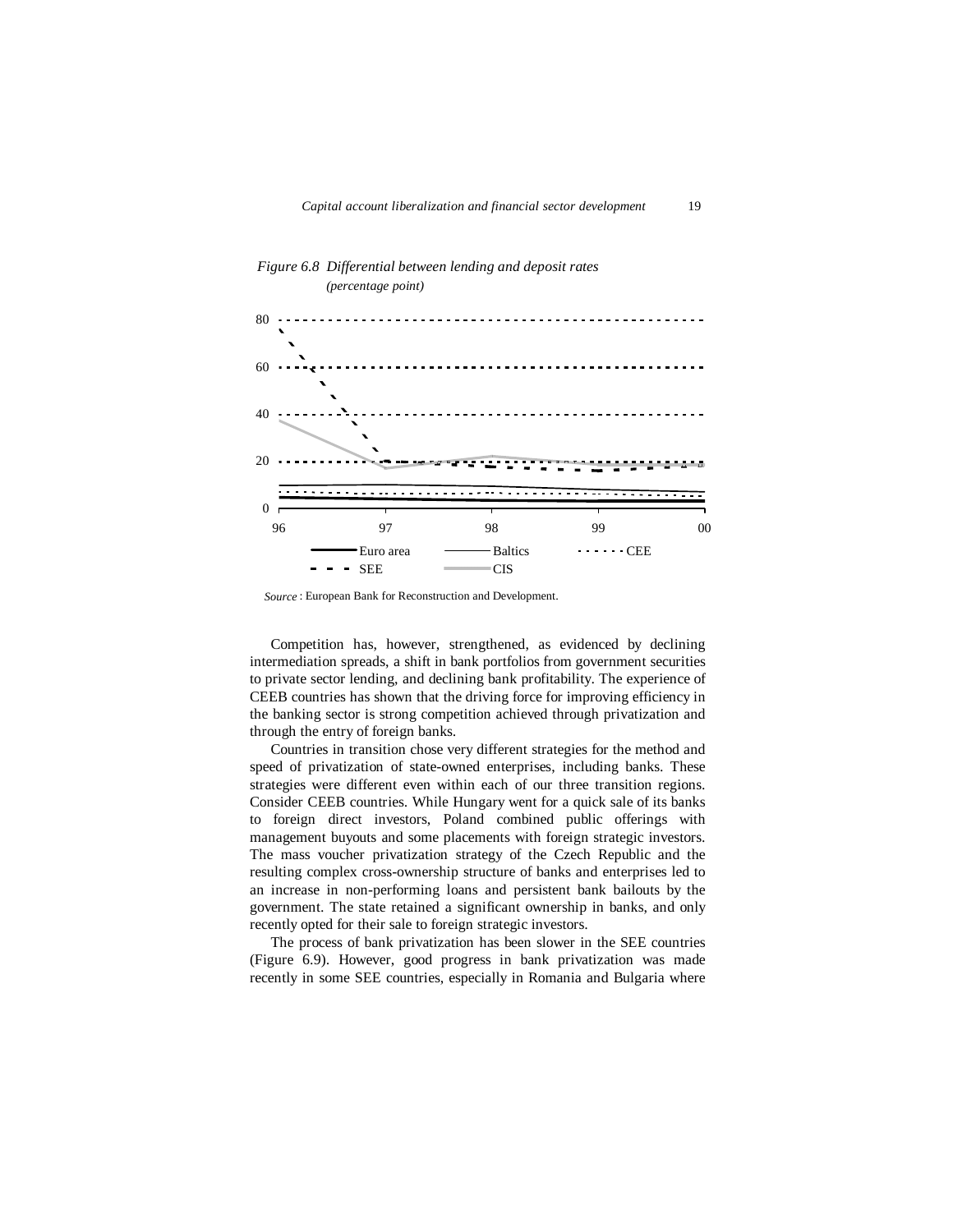the remaining state-owned banks are in the process of being privatized. FYR of Macedonia has also made very good progress with bank sales to strategic investors. In the Federal Republic of Yugoslavia, which started the transition process only recently, the privatization process is now under way.

 In the CIS, the state still maintains a high degree of control over the banking sector, with the exception of Armenia, Kazakhstan and Tajikistan (Figure 6.9). The issue of government-directed lending is pervasive in these countries. In addition, the mass voucher privatization in some CIS countries, including Russia, and the rapid creation of a large number of small banks established by nonfinancial enterprises create the twin problems of connected lending and excessive sectoral concentration of bank loans.

 The entry of foreign banks has been an important factor that has raised the level of development in the sector. Foreign banks spur competition and innovation, often bring stronger corporate governance and management, and render the sector more efficient by introducing new skills, products and technology. The presence of foreign banks that have not just a local but a global reputation at stake may reduce the risk of capital flight or widespread deposit runs. The presence of foreign banks in the banking sector, as shown in Figure 6.10, has also supported reform in the sector.<sup>8</sup>

 Political as well as economic considerations explain the different country experiences across the region regarding the scope and efficiency-enhancing implications of foreign entry in the banking sector. Foreigners control most of assets of the banking sector in CEEB countries, except Slovenia. Hungary was the first to open its banking sector to foreign participation. Foreigners now control more than 80 per cent of banking assets. The Czech Republic resisted foreign ownership of its larger banks until the failure of several of these banks in the 1996–98 period prompted the sale of all large banks to foreign strategic investors.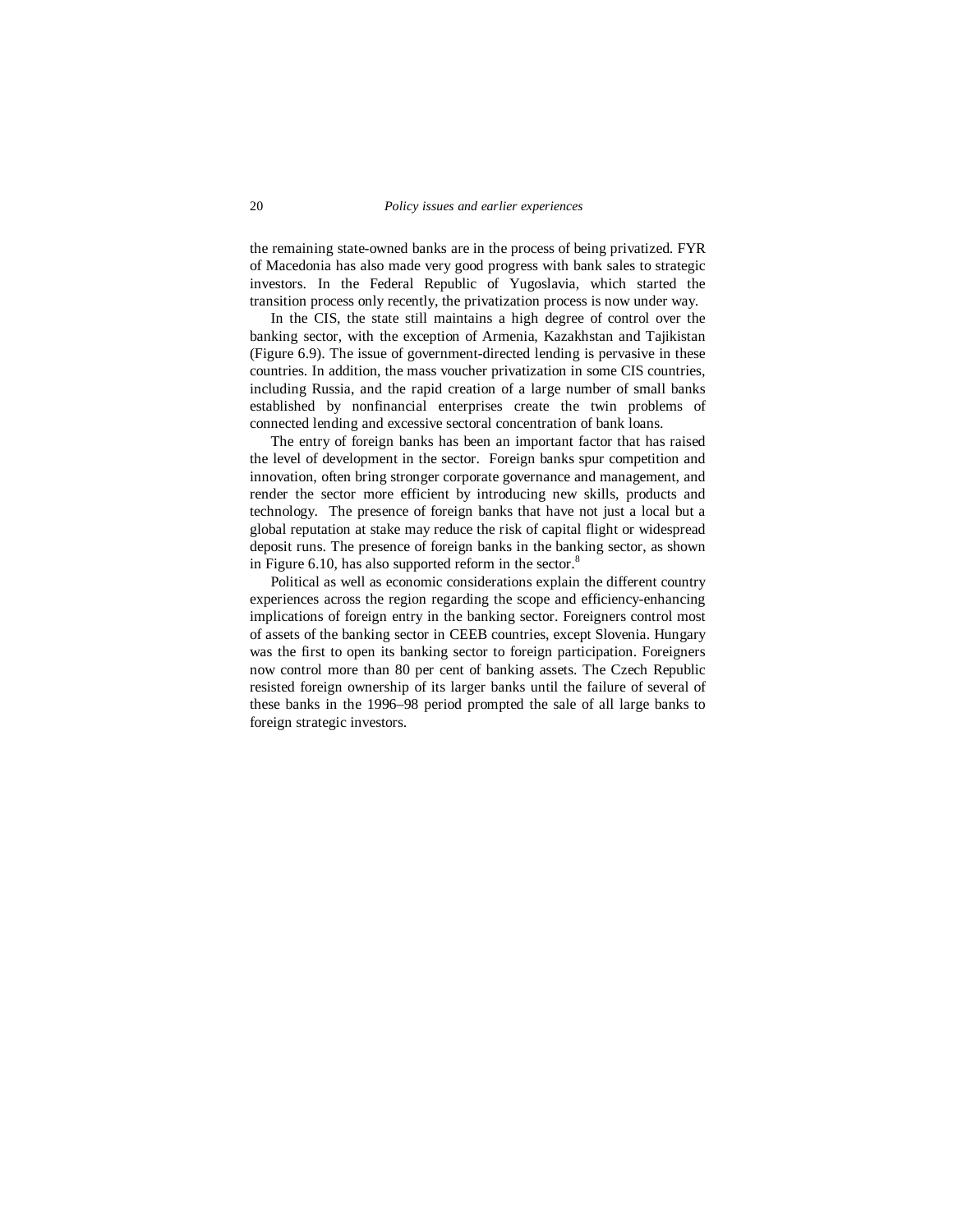The Baltic countries sold their banking sector to foreign strategic investors, mainly from Scandinavian countries. Foreign entry in SEE countries was constrained by the slowness of the privatization process. In the CIS, the entry of foreign banks has been restricted, with liberalization a very

*Figure 6.9 State ownership in the banking sector Figure 6.10 Foreign bank presence and banking sector reform, 2000* 



*Source* : European Bank for Reconstruction and Development.

recent phenomenon.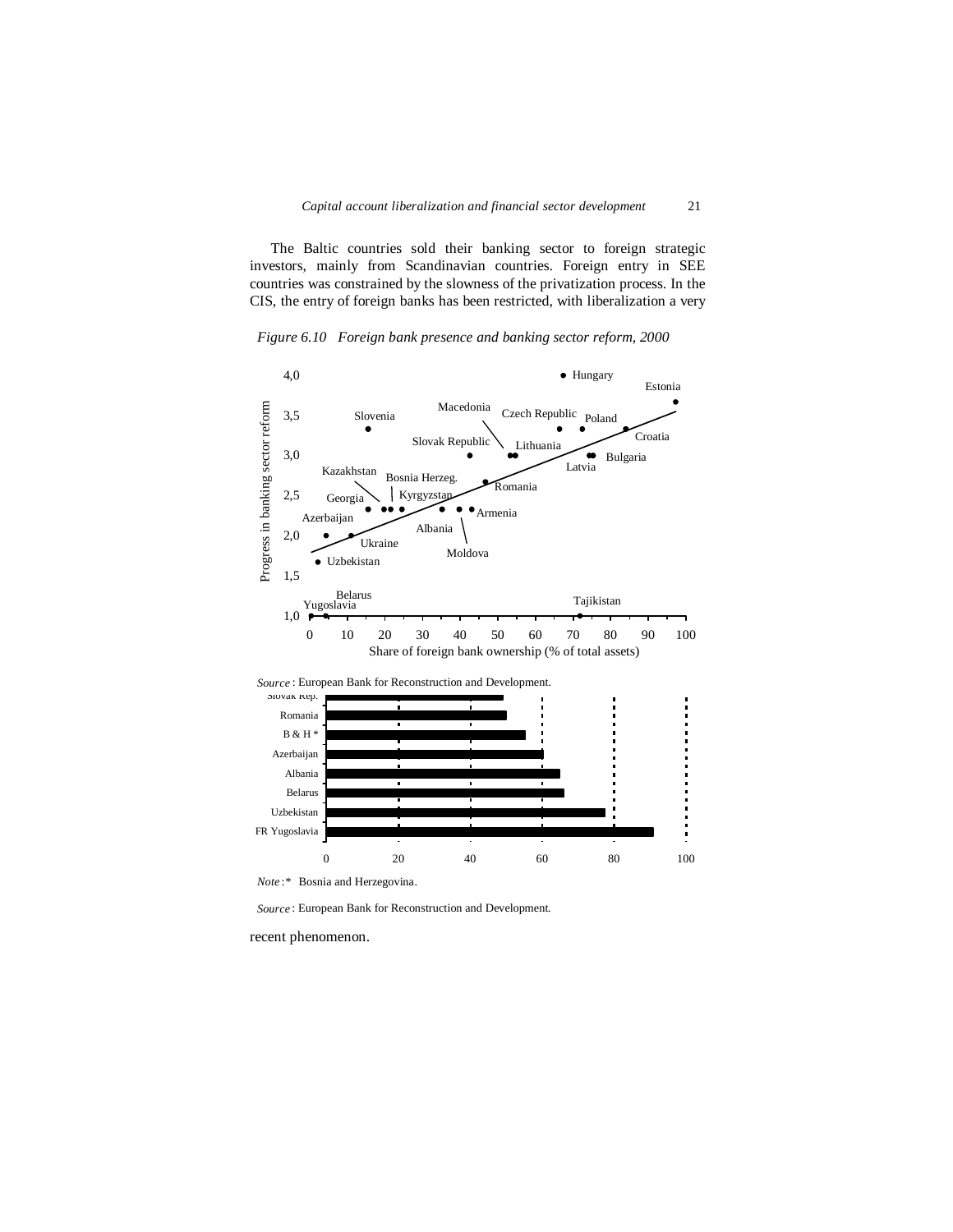## **Capital Markets**

While banks have evolved gradually to become the main source of external finance for the real economy, securities markets have grown at a more modest pace. Significant improvements in the sector have been made in the last decade in many areas, including the establishment of formal exchanges, the development of legal frameworks and regulatory institutions, the establishment of internationally compatible accounting standards, and improvements in transparency and corporate governance. However, most capital markets are still in their infancy. Many of the small markets remain illiquid or exist only on paper. Even in the advanced countries, there remains considerable room for improving market depth and liquidity, as well as regulations and institutions.

#### **Stock markets**

Some of the stock markets in the region date back to the 19th century. After being closed during the socialist regime, the markets' re-emergence was prompted by the privatization programs in the region. The manner and speed of the introduction of stock exchanges in 20 out of 26 countries during the transition period was in part a reflection of the different privatization methods followed by different countries (Claessens et al., 2001). The Czech and Slovak Republics (Czechoslovakia at the time) in 1992, followed by Bulgaria, Lithuania, FYR of Macedonia, Moldova and Romania launched their stock markets in order to enable the transfer of ownership rights following voucher mass privatization. Croatia, Estonia, Hungary, Latvia, Poland and Slovenia established their stock markets with a small number of stocks offered by direct sale through initial public offerings (IPOs) to those outside the business.

 Most CIS countries (Armenia, Azerbaijan, Kazakhstan, Kyrgyzstan, Russia, Ukraine and Uzbekistan) combined the transfer of voucher shares and the listing of companies traded through IPOs. In other CIS countries the stock exchanges are inactive, or only government T-bills are traded, as is the case, for example, in Albania.

 As expected, the number of listed companies on the stock exchanges initially increased in countries that used the voucher privatization scheme. After an initial high trading volume, however, many companies were delisted and as the ownership structure became concentrated, the number of shareholders fell. Most stocks became and remained illiquid. Trading volumes remained relatively high in the stock markets of countries that developed their markets through a small number of IPOs.

 The strength of the reform process in the non-bank financial markets is important for capital market development. Another important factor,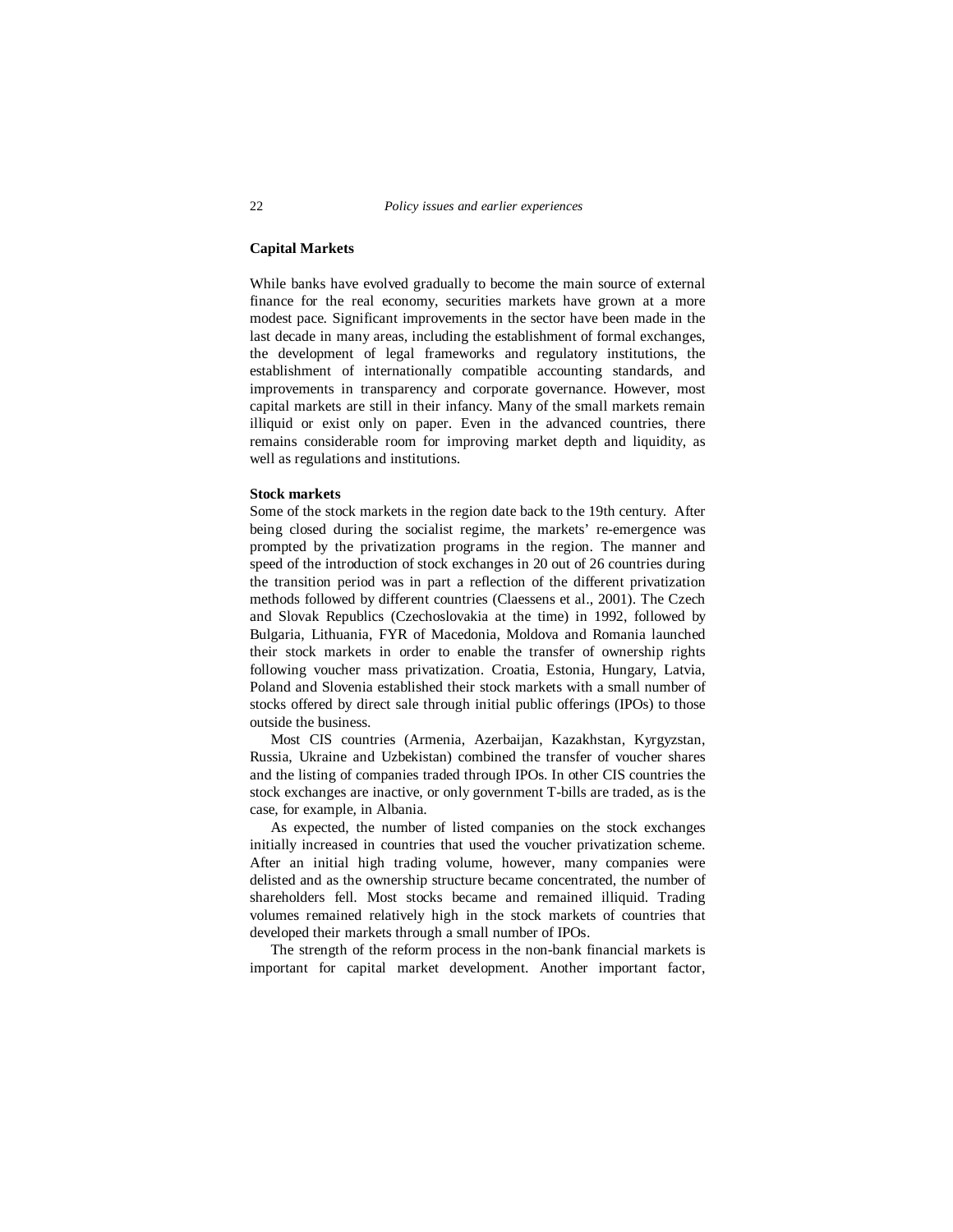mentioned above, that has shaped the development of capital markets in transition countries has been the privatization process. Figure 6.11 shows that progress in privatization (and often the method chosen) played a major role in the development of capital markets, as measured by the ratio of stock market capitalization to GDP.

 Although some progress has been made as regards both institutional reforms and the volume of trading, stock markets in the transition countries remain underdeveloped. The stock market capitalization of the transition economies of Central, Eastern and Southern Europe, as well as the former Soviet Union, increased from about US\$1 billion in 1992 to US\$108 billion in 2000. The average market capitalization to GDP ratio increased from 2 per cent to nearly 25 per cent during the same period. The region, which accounts for almost 8 per cent of the world's population, accounts for 1 per cent of world market capitalization (EBRD, 2001b).

 In terms of market size relative to economic activity, the stock market capitalization to GDP ratio reached 22 per cent in the Czech Republic, 26 per cent in Hungary and 20 per cent in Poland (Figures 6.11 and 6.12). By the end of 2001, capitalization was somewhat lower, in line with the global decline in equity markets, in almost all important markets (aside from Russia) in the region. Four markets in the region had a market capitalization close to or over US\$10 billion by the end of 2001: Russia (US\$76 billion), Poland (US\$26 billion), Hungary (US\$10 billion) and the Czech Republic (US\$9 billion).

Figure 6.11 Stock market capitalization and privatization, 2000



1996

*Source* : European Bank for Reconstruction and Development.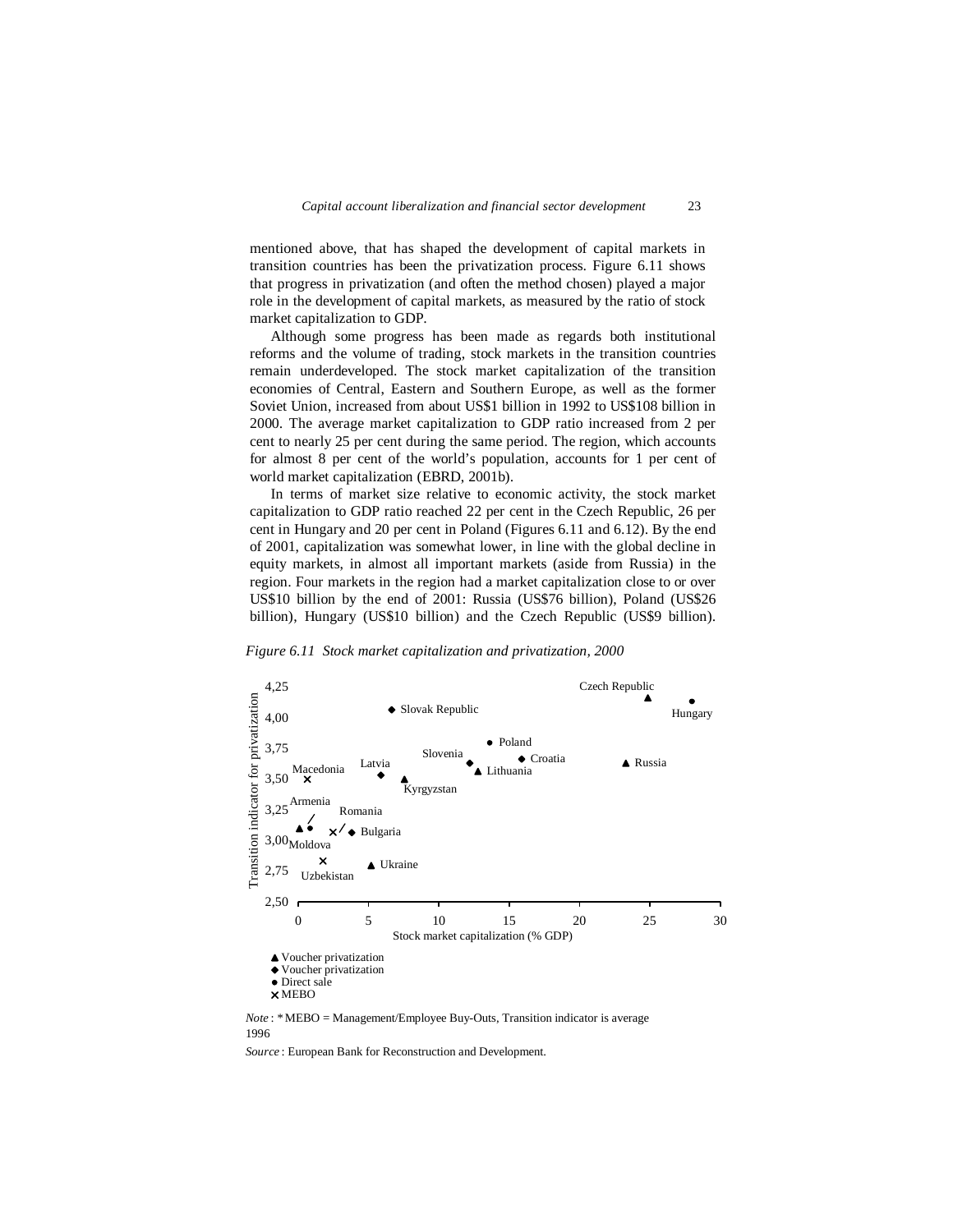The stock markets in the region have thus not yet reached a level of development commensurate with the size of its population and of the economy. Relative to the size of the economies that they serve, even the largest stock markets in the region are small. For example, capitalization

65 75  *income\** Fitted line for world markets

*Figure 6.12 Ratio of stock market capitalization to GDP and per capita* 



*Note: \** See text for explanation.

*Source* : European Bank for Reconstruction and Development.

averages around 30 per cent in Latin America and 52 per cent in East Asia, while in the European Union and the United States, market capitalization often exceeds the value of GDP. Compared with a reference group of other emerging markets and industrialized market economies, the ratios of stock market capitalization to GDP for all transition economies lie below the estimated benchmark for market economies at the same level of development (Figure 6.12 and EBRD,  $2002$ ).<sup>9</sup> Among these countries, only Estonia has a ratio of market capitalization to GDP that approaches the average for developing market countries at the same level of per capita income.

 As a result, many large firms from the region are seeking foreign listings on larger and more liquid markets. These firms tend to list on pan-European and/or US stock exchanges. By the end of 2001, 61 of the region's large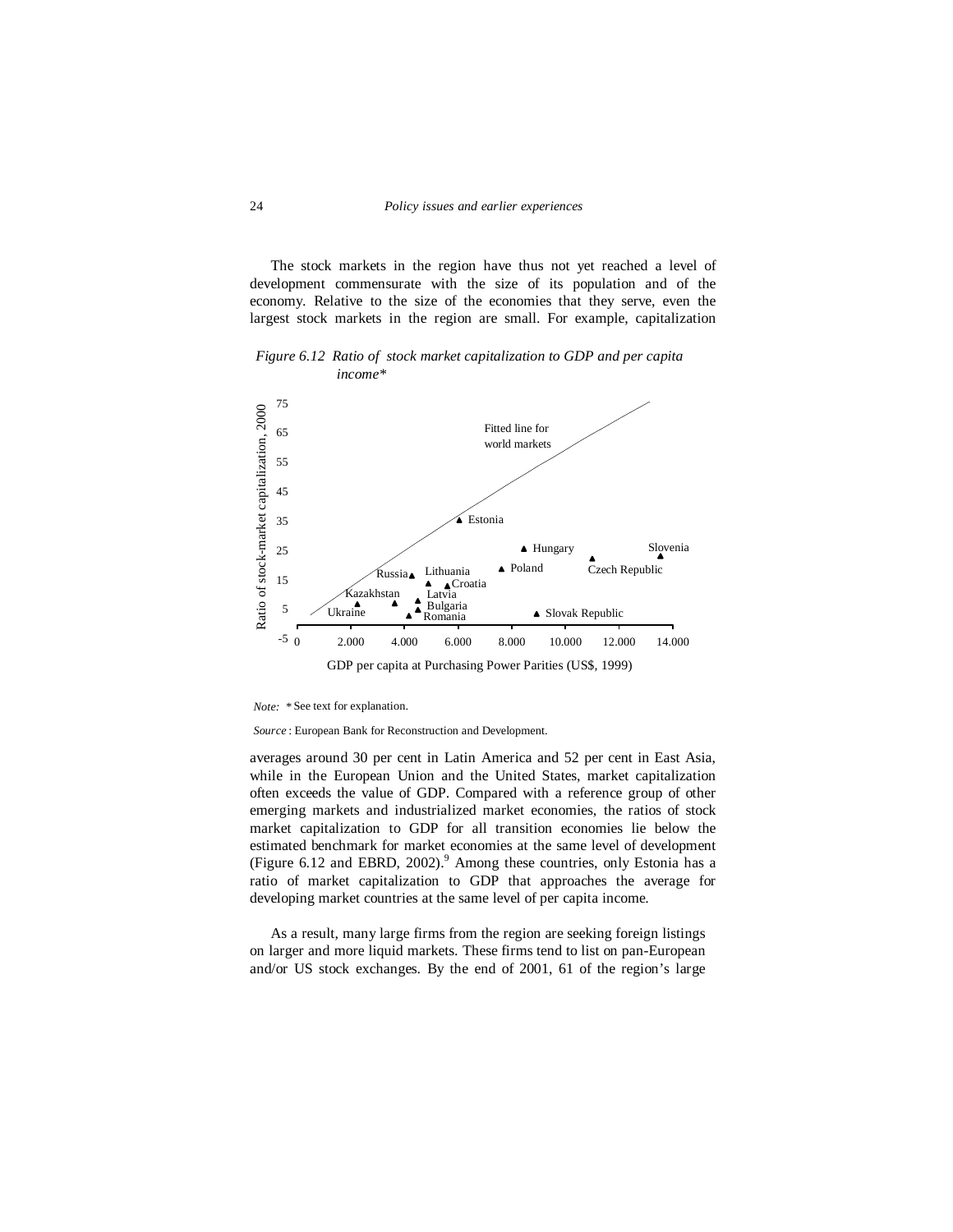companies had issued international equity in the forms of global depository receipts (GDRs) and American depository receipts (ADRs).

 Market liquidity on the whole has increased in many of the transition economies, but is still modest in comparison to other emerging markets. Market turnover, defined as the value of trading relative to market capitalization, has increased significantly during the decade. In 2000 it was highest in Hungary at 101 per cent, 61 per cent in Czech Republic, 49 per cent in Poland and 54 per cent in Russia. However, most of the smaller markets are illiquid, in particular those in the CIS. Furthermore, concentration in these markets is substantial, with many regional stock markets dominated by a small number of large firms – typically those in the banking, electric power, natural resource and telecommunications sectors.

 The price performance of the stock markets has been mixed. In general, equity markets in Central and Eastern Europe are high-yield, volatile, markets. Over the past five years (1996–2000), stocks in transition economies have on average yielded a positive total return (measured as capital gains plus dividend income using Standard and Poor's Total Return indices), but these returns have varied widely over time and across countries. The countries that have achieved positive total returns over the period are Hungary, Russia, Poland and Slovenia. Over the same period, the Eastern Europe indices averaged an annualized return of 14.4 per cent and a standard deviation of returns of 43.7 per cent. At the same time, the correlation of returns with those in the developed markets has been low over the period (although is increasing), pointing to potential diversification gains by investing in the region.

#### **Development of fixed income markets**

Fixed income markets tend to be more developed than the stock markets, with a number of governments successfully issuing domestic and international bonds over the decade. Gross new issues of domestic bonds increased from US\$3 billion in 1991 to US\$64 billion in 2000, peaking at US\$147 billion in 1998. International issues have also increased from some US\$1.5 billion in 1991 to US\$10 billion in 2000, with a peak of US\$21 billion in 1998. But both domestic and international bond issues have declined significantly since the 1998 Russian crisis. The total domestic bonds outstanding of the four largest markets (Czech Republic, Hungary, Poland and Russia) at September 2001 was just above US\$86 billion.

Most of the issuers are central governments, government-related enterprises and local authorities. The number of corporate and bank issuers of debt securities is very limited – with perhaps one exception. In the Czech Republic the issuance of corporate, municipal and bank bonds has developed significantly. Until recently, maturities of bond issues, including those by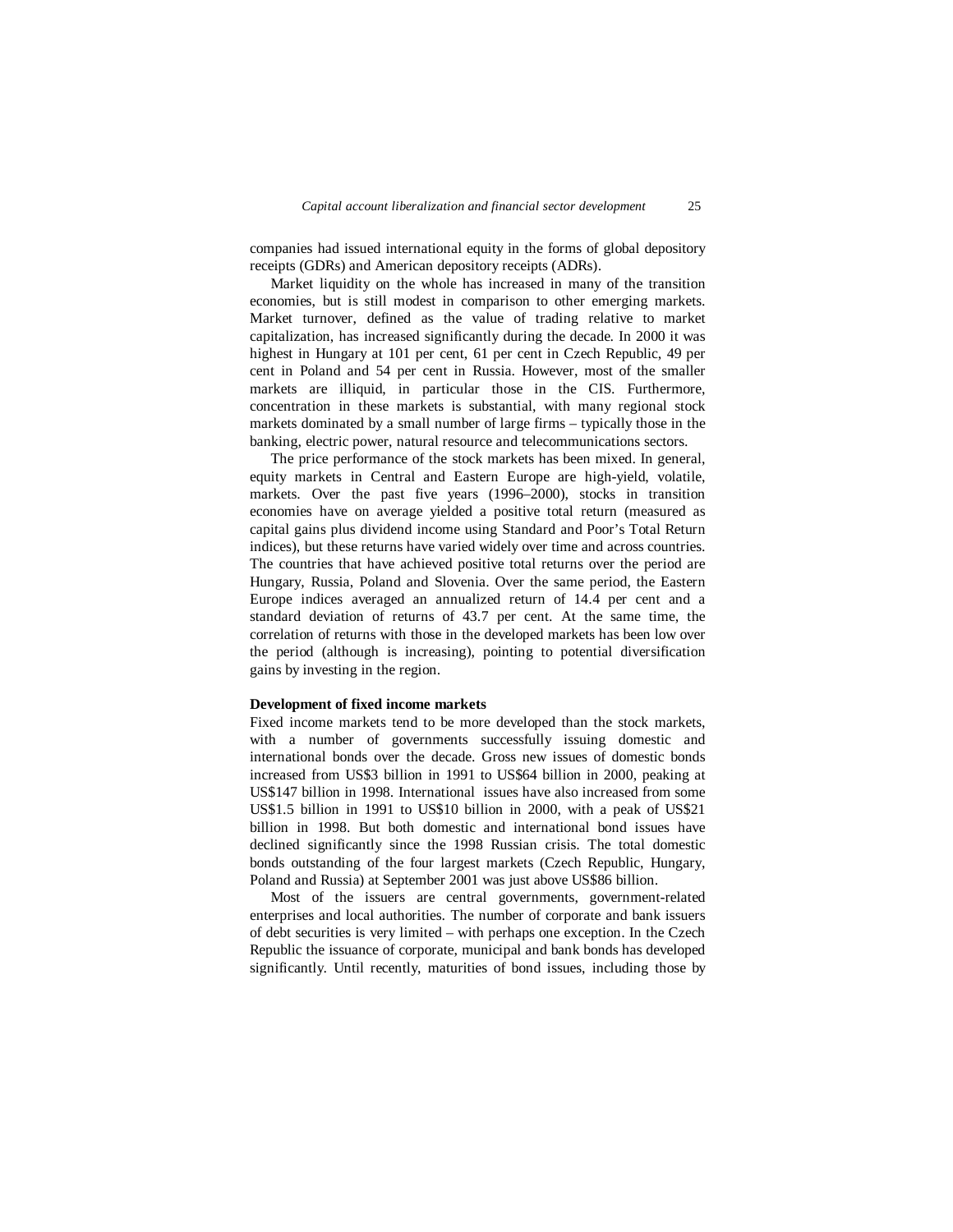governments, have rarely extended beyond one year. The most active fixed income markets normally consist of T-bills. However, as macroeconomic stability has improved, the length of maturities has increased in recent years. There has been a sizeable increase of paper with maturities of 2 to 5 years. The Hungarian government notably issued 10-year fixed-rate Treasury bonds denominated in euro in 1999 and since 2000 many Central European countries have issued 10-year eurobonds. The Lithuanian government issued a 10-year Treasury bond denominated in domestic currency in 2001.

#### **Pension reform**

As in most other European countries (other than Ireland), the growing demographic challenge of an aging population is putting increasing strain on the government budget in many transition countries.10 Countries have therefore been forced to reform their pay-as-you-go (PAYG) pension systems. Most CEEB countries are implementing the World Bank's threepillar model of pension provision, with the Czech Republic and Hungary leading the process. This involves the maintenance of a residual PAYG scheme alongside a mandatory private personal retirement account (PRA) and voluntary private schemes for retirement saving. In most of the countries pension reform is still at an early stage.

Progress in pension reform and rapid growth of the insurance markets in transition countries can support the development of domestic institutional investors (and domestic sources of long-term finance) in the coming years, which should feed through into greater liquidity and turnover on the stock exchanges.

## 6.4 DEALING WITH CAPITAL FLOWS: FUTURE CHALLENGES FOR THE FINANCIAL SECTOR

The level of development of the financial sector in transition countries is such that improving financial stability and reducing the vulnerability of financial systems remain essential policy challenges for all these countries. The increasing integration of the transition countries into the international capital markets further reinforces the importance of removing the remaining structural problems and developing stable and efficient financial markets. The need for financial sector reform is stressed by additional risks introduced by the possibly large and volatile capital flows analyzed in Section 6.2.

 The banking sector needs particular attention due to its dominant position in financial intermediation in transition economies. Moreover, as has been shown, the banking sector has been the major intermediary for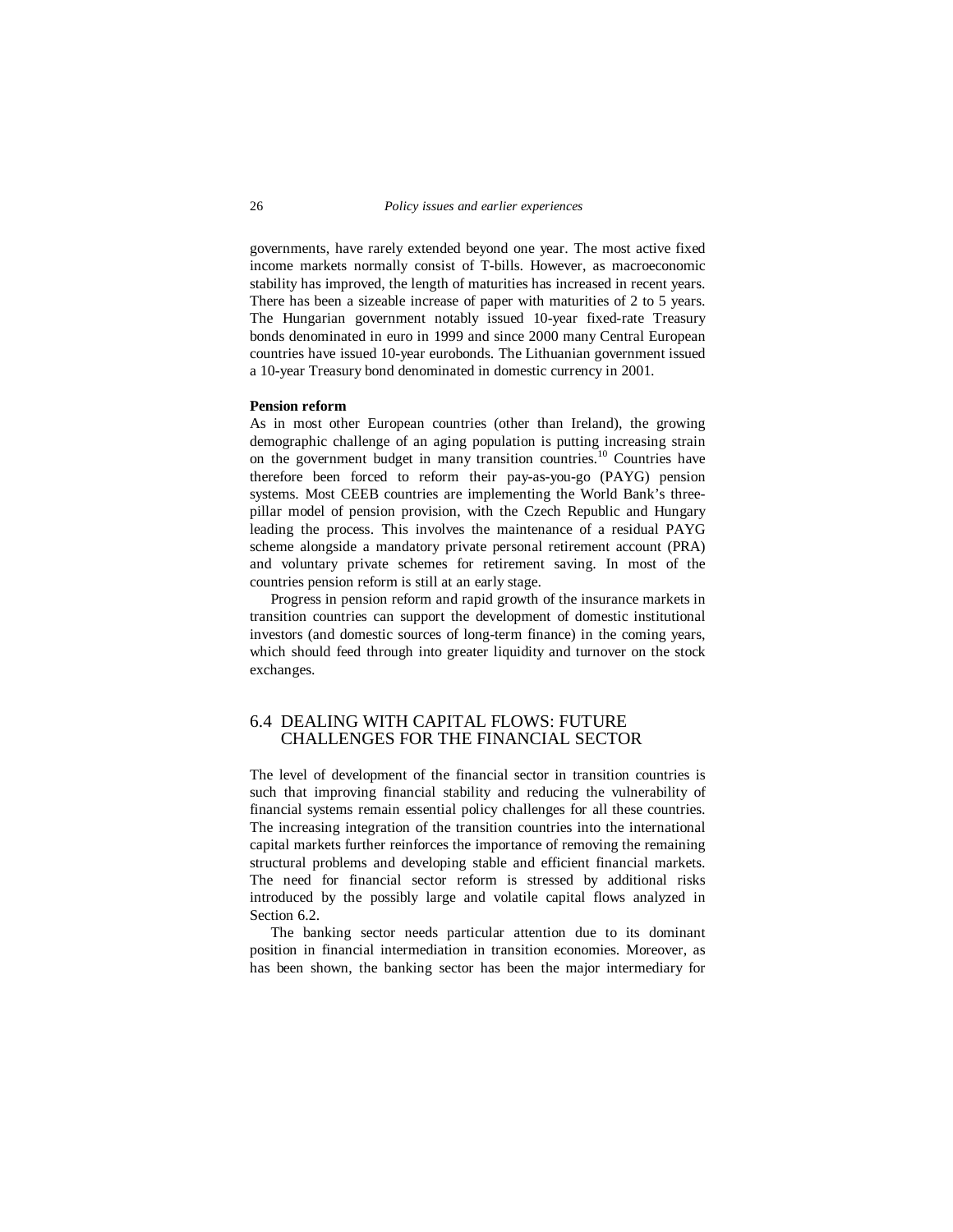external capital flows in these countries. $11$  The domestic financial sector needs to be strengthened to ensure an efficient use of capital and to deal with the increased competitive pressure from foreign intermediaries. In some advanced transition economies there is already evidence of disintermediation away from the domestic banking system, with international banks increasing their claims on the nonfinancial sectors in these countries, pointing to growing competition between domestic and international banks (EBRD, 2002). The financial system also has to be able to cope with an increasing willingness by both banks and corporations to take on financial risk. Governments should focus on creating or maintaining macroeconomic environment that enhances the sustainability of financial sector development.

 The ability of financial institutions to benefit from and withstand the risks associated with international capital flows depends on their capacity to manage financial risk. The major factors underlying differences in the ability of financial systems to withstand the risks associated with capital flows include among others: (i) prudential regulation and supervision; (ii) the risk management and internal governance of financial institutions; (iii) the legal framework; and (iv) accounting standards. Further, weak and unskilled domestic financial institutions with large amounts of unprovisioned non-performing loans, and/or subject to government interference in lending, will be at a disadvantage in competing with sounder foreign institutions. All these factors jointly determine the state of financial sector development.

#### **Prudential Supervision and Regulation**

Strengthening financial sector supervision and increasing the autonomy of the supervisory authorities become more important for financial sector stability in the presence of cross-border capital flows. Supervisors should be able to monitor and control the increasing risk taking by financial institution and the ever more complex instruments associated with international capital flows. Recent experience in Asia showed that appropriately imposed prudential rules for financial institutions dramatically reduce the vulnerability of the financial system as a whole. Strengthening supervision and regulation in transition countries requires full harmonization of prudential rules with those of the European Union. Alleviating the risks associated with large capital inflows (such as excessive risk taking by banks) involves applying and enforcing all EU prudential regulations on foreign currency open positions, on bank loan exposures, on collateral valuations, loan classification, etc. Limits on sectoral concentration of credit exposure help mitigate the risk associated with sector-specific shocks.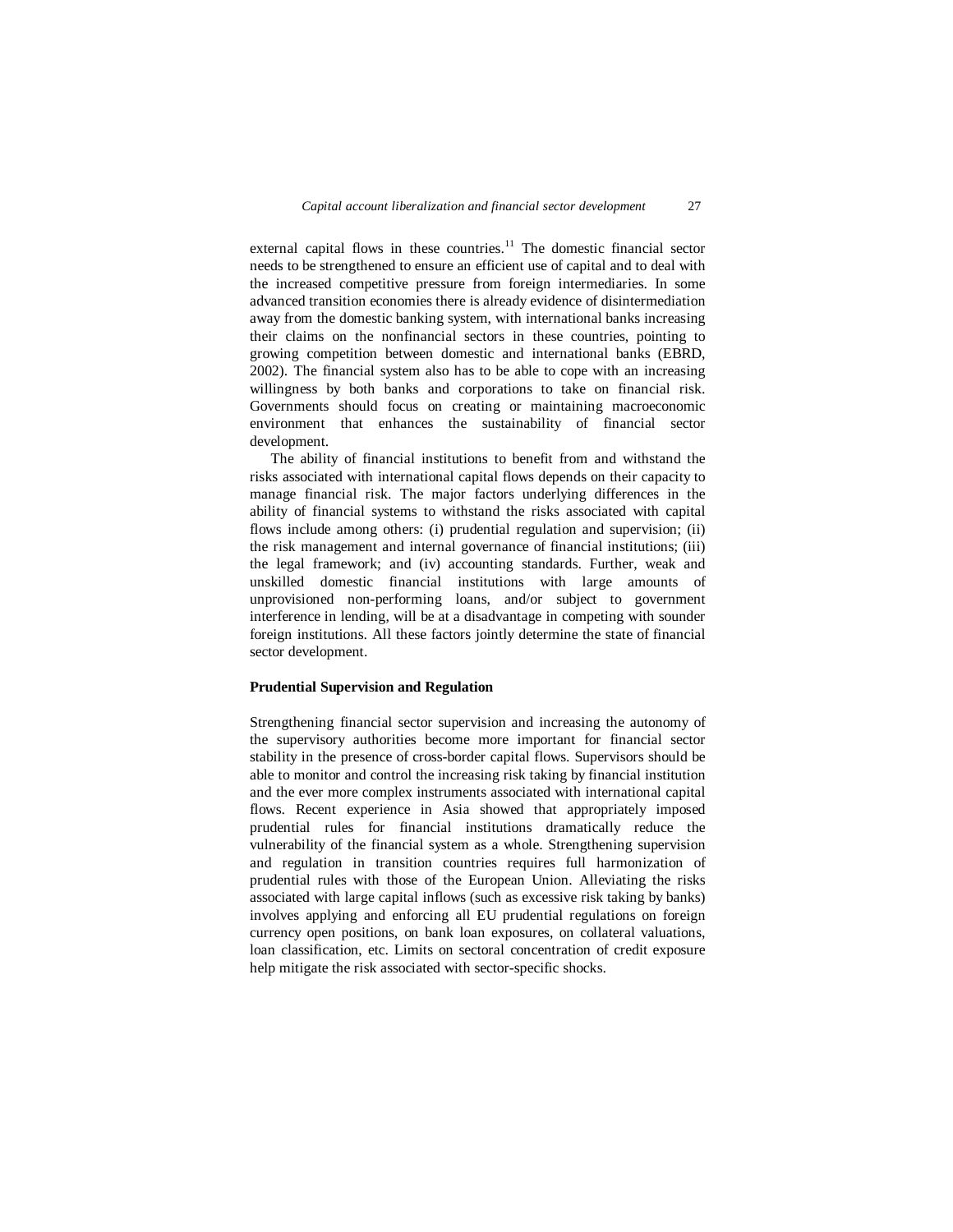## 28 *Policy issues and earlier experiences*

 EU membership requirements have obliged advanced countries of CEEB (including Bulgaria and Romania) to align their regulations with EU directives. However, much remains to be done in other transition countries. Sectoral credit concentration, exceeding the maximum limit to a single borrower, and poor loan classification and provision, magnified by the perverse incentive of banks driven by government interference in lending, still prevail in the banking sector lending in SEE and CIS countries.

 Because banks in transition countries are operating as universal banks, particular emphasis should be put on consolidated supervision of the financial sector. The complex cross-ownership of banks and enterprises resulting from voucher privatization in Russia and other CIS countries (in the Czech Republic as well) has created perverse incentives in banks' activities with their financial affiliates. In Russia, banks' engagement in the practice of covering on-balance sheet exposures by taking offsetting positions with their own subsidiaries, has been a common and recurrent issue. Additional emphasis is required on related party lending, especially to shareholders, and strengthening cross-sectoral supervision. In the SEE countries (especially countries that were part of the former Yugoslav Federation), the interconnected financial system poses additional challenges for supervision. Even in Hungary, the case of Postabank illustrates that without appropriate controls, a mismanaged private bank can accumulate hidden losses and increase the threat of a systemic crisis.<sup>12</sup>

 Regulation requiring consolidated reporting is missing in a majority of transition countries. Even in the most advanced countries of CEEB, formal reporting on a consolidated basis is either not required or has only recently been adopted. Therefore, there is as yet little experience in preparing consolidated reporting. In a move towards fully consolidated supervision in 2000, Hungary followed the institutional model applied in the United Kingdom in 1997 when supervision agencies for banking and capital markets, pension funds and insurance funds were merged into one regulatory body, the Hungarian Financial Supervisory Authority (HFSA). A similar model was followed in Latvia where the Financial and Capital Market Commission was established in July 2001 and Estonia where a joint Financial Supervisory Authority started operation in January 2002. Hungary, the Slovak Republic and Lithuania introduced regulation requiring bank consolidated reporting in 2001, and the Czech Republic did so in 1999, but more needs to be done for its effective implementation.

## **Risk Management and Corporate Governance**

International capital flows add an additional external dimension to each category of risk associated with domestic financial transactions (market risk,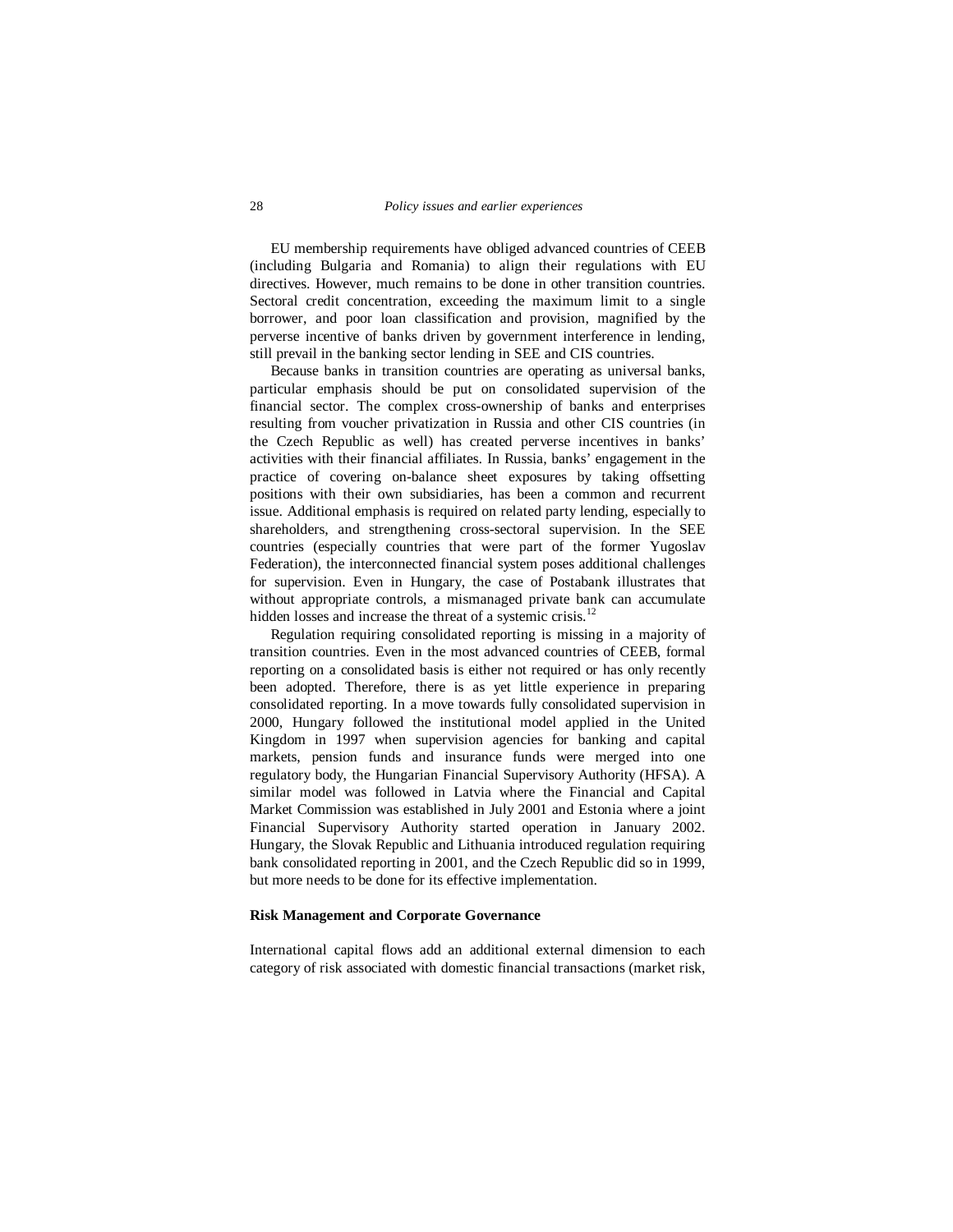credit risk, liquidity risk and operational risk). Therefore, improving risk management practices and corporate governance of individual financial institutions is particularly important for the survival of these institutions in an environment of free capital flows. Moreover, the prudential supervision and regulation framework must adjust continually to changes in market developments and governance in individual institutions. Ensuring an adequate capitalization of banks is central in limiting banking system risks, including those associated with international capital flows.

 Reflecting the concern about the risks associated with international capital flows, the new Basle Capital Accord (intended to be effective by 2005) includes revisions in the capital adequacy framework, requires the development of methodologies for credit, interest and operational risk management and modeling, and promotes sound practices for loan accounting and credit risk disclosure, and for bank transparency and internal control systems.

 However, much more needs to be done to improve risk management in transition countries. Even in the most advanced countries, only the largest domestic banks have developed risk management models that adequately address credit risk, liquidity risk and market risk. The CIS and some SEE countries with weak supervisory agencies also suffer from weak skills in the financial sector. Directed and connected lending, prevalent in these countries, aggravate the problem of inadequate capacity and perverse incentives for financial institutions to adequately manage risks (as well as for effective corporate governance).

 Corporate governance of individual institutions also plays an important role in risk management. Under the right conditions, foreign ownership can improve corporate governance. In addition, foreign bank ownership supports the diversification of financial systems by introducing new technologies, financial instruments, skills and risk management capabilities. It also tends to strengthen the capital structures of financial institutions and to promote competition for financial products.

Again, even in the most advanced transition countries, there is room for improvement in corporate governance. Improvements in corporate governance practices in these countries require that the roles and responsibilities of management, owners and boards of directors be more clearly defined in financial sector legislation (including appropriate penal actions in case of fraudulent activities).

 Further, new instruments available in advanced countries, such as derivatives, and new business areas for banks (e.g., retail lending) often create greater opportunities for taking on risk, without any matching enhancement of institutions' risk management capacity. The monitoring of both risk-taking opportunities and risk management capabilities by the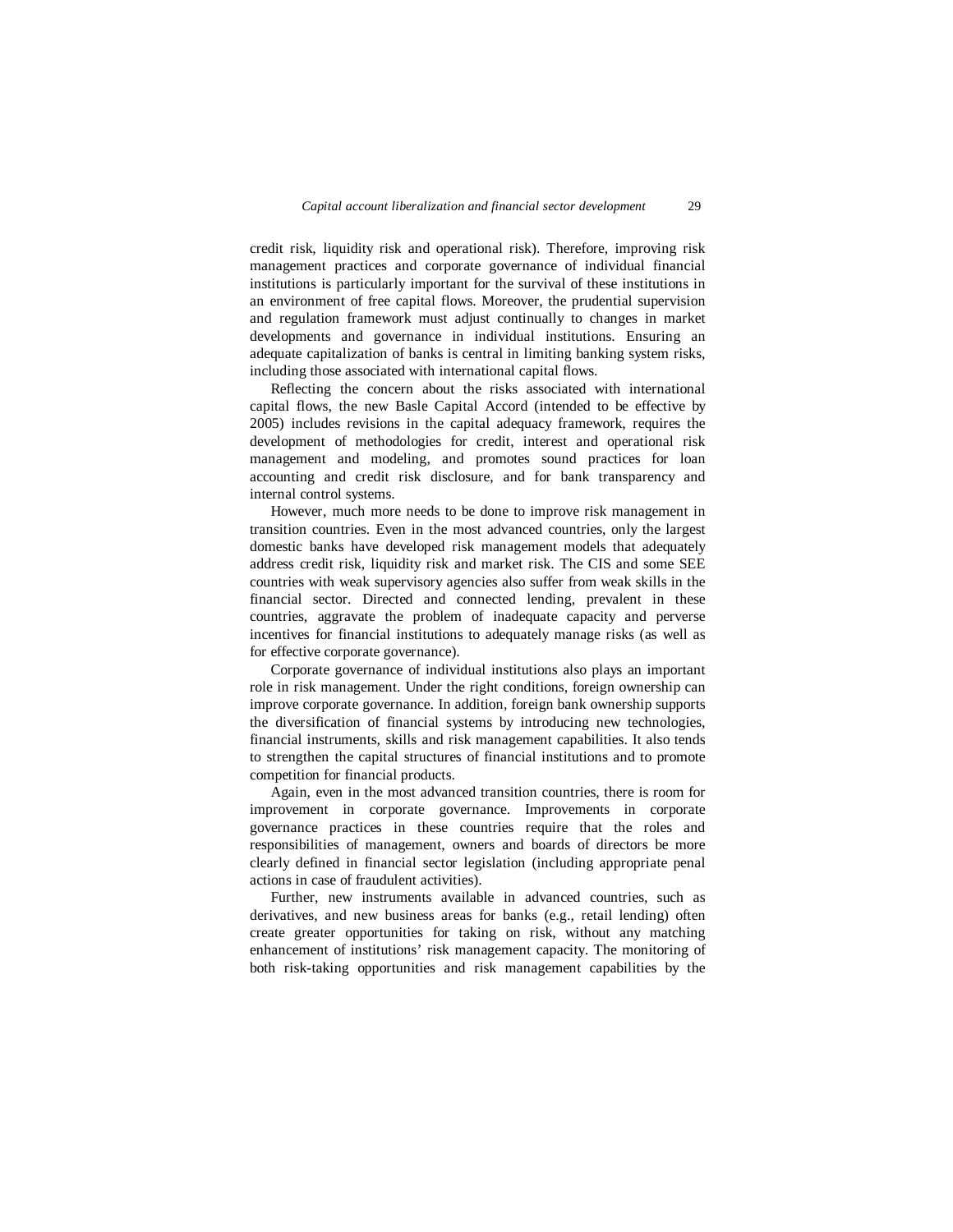market and by the official supervisory authorities will help enforce discipline on banks and other market participants. In the less-advanced countries of SEE and the CIS, the issues of directed and connected lending (compounded by weaknesses in the legal system and governance) continue to impede effective monitoring by counterparties, shareholders, creditors and supervisors.

 Improving transparency and disclosure of financial operations within the banking system is essential for market participants' monitoring and investment decisions. International Accounting Standards (IAS) remain to be adopted in most countries in SEE and the CIS. Even the most advanced countries have only very recently adopted IAS, or are in the process of doing so. $^{13}$ 

#### **Legal Framework**

Financial risks (especially credit risk) are affected by macroeconomic developments and by the legal and regulatory environment (such as bankruptcy laws, collateral recovery, etc.). A strong institutional environment and a stable macroeconomy can contribute significantly to the reduction of financial risks. An important obstacle to enhanced financial development in transition countries is the enforcement of existing laws, rather than the existence of an inadequate formal legal framework.

 The EU enlargement process has promoted legal reforms in the financial sector in candidate countries. All accession candidates have accelerated the updating of banking and securities laws to align them with EU laws and directives. However, the enforcement of the legal framework can still be improved significantly.

 Figure 6.13 shows that the indicator of effectiveness (substance) of the legal framework is lower than the indicator of extensiveness (form), in all transition countries apart from Poland, which is the only country above the 45 degree line. Remaining problems include slow and inefficient bankruptcy procedures, low collateral recovery, legal restrictions on the disposal of assets (especially assets backed by real estate), and low levels of minority shareholder protection.

 In most transition countries, law enforcement suffers from an overburdened judicial process, lack of trained regulatory personnel, and lack of sufficient authority and independence of the supervisory body. Both the development of the legal framework and the effectiveness of law enforcement are major obstacles in many transition countries of SEE and the CIS.

 Finally, ensuring financial stability is closely associated with financial market deepening and maturing. The structure of, and ownership diversification in, the financial sector are important sources of strength in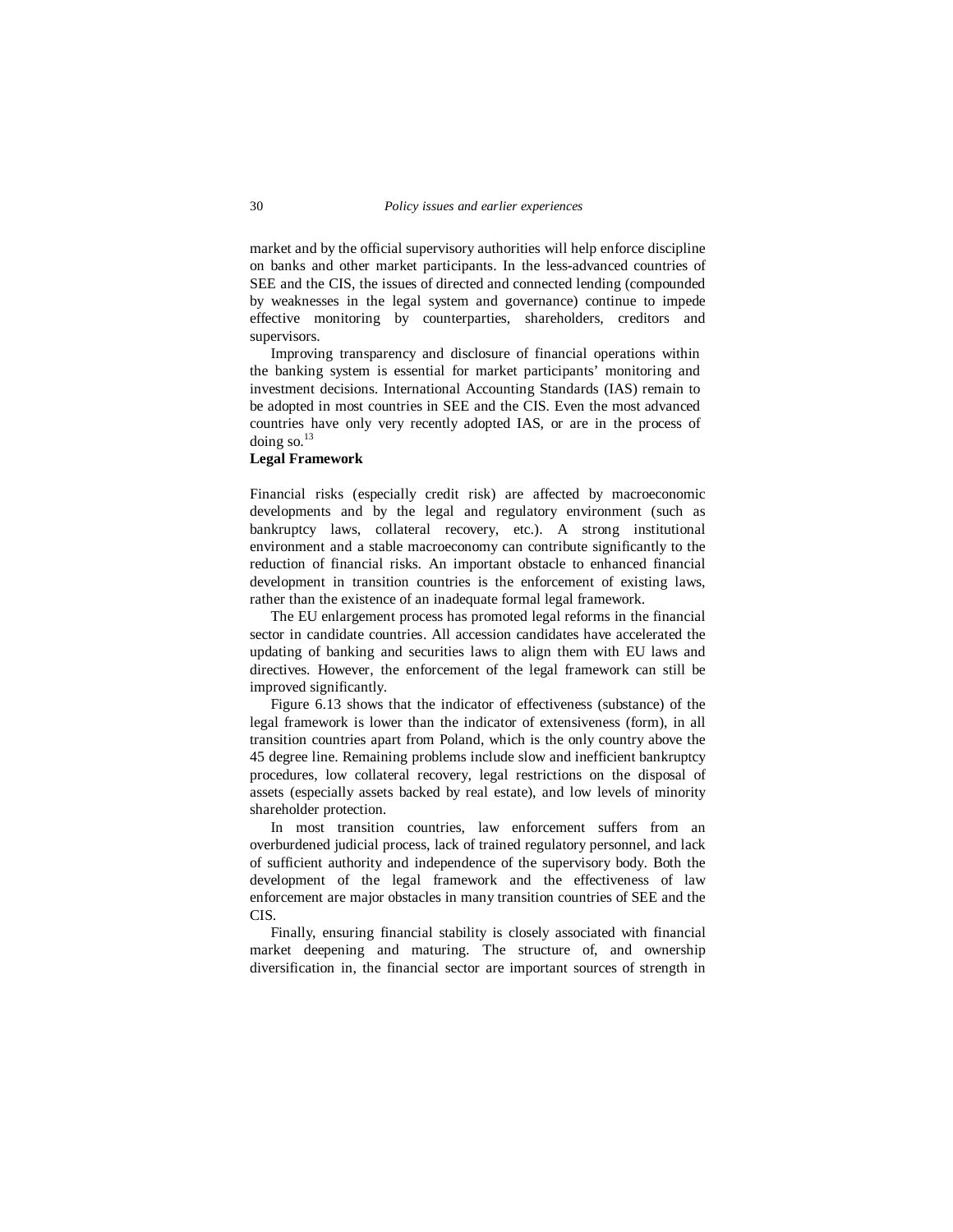the presence of large and possibly volatile cross-border capital flows. Welldeveloped capital markets can help to fill the funding gap and dampen the destructive impact of a banking crisis on the real economy.

 In addition to the remaining challenges for the banking sector (first and foremost strengthening the institutional capacity of regulators), the adequate protection of the rights of creditors and (minority) shareholders is a major challenge to stock market development in transition countries. Corporate governance has become a key issue in all of the transition economies. Abuses of corporate power by managers, owners and controlling shareholders have seriously hurt potential investors' appetite. The lack of sound corporate practices has damaged the region's investment climate. Significant improvements have been made recently and many of the CEEB countries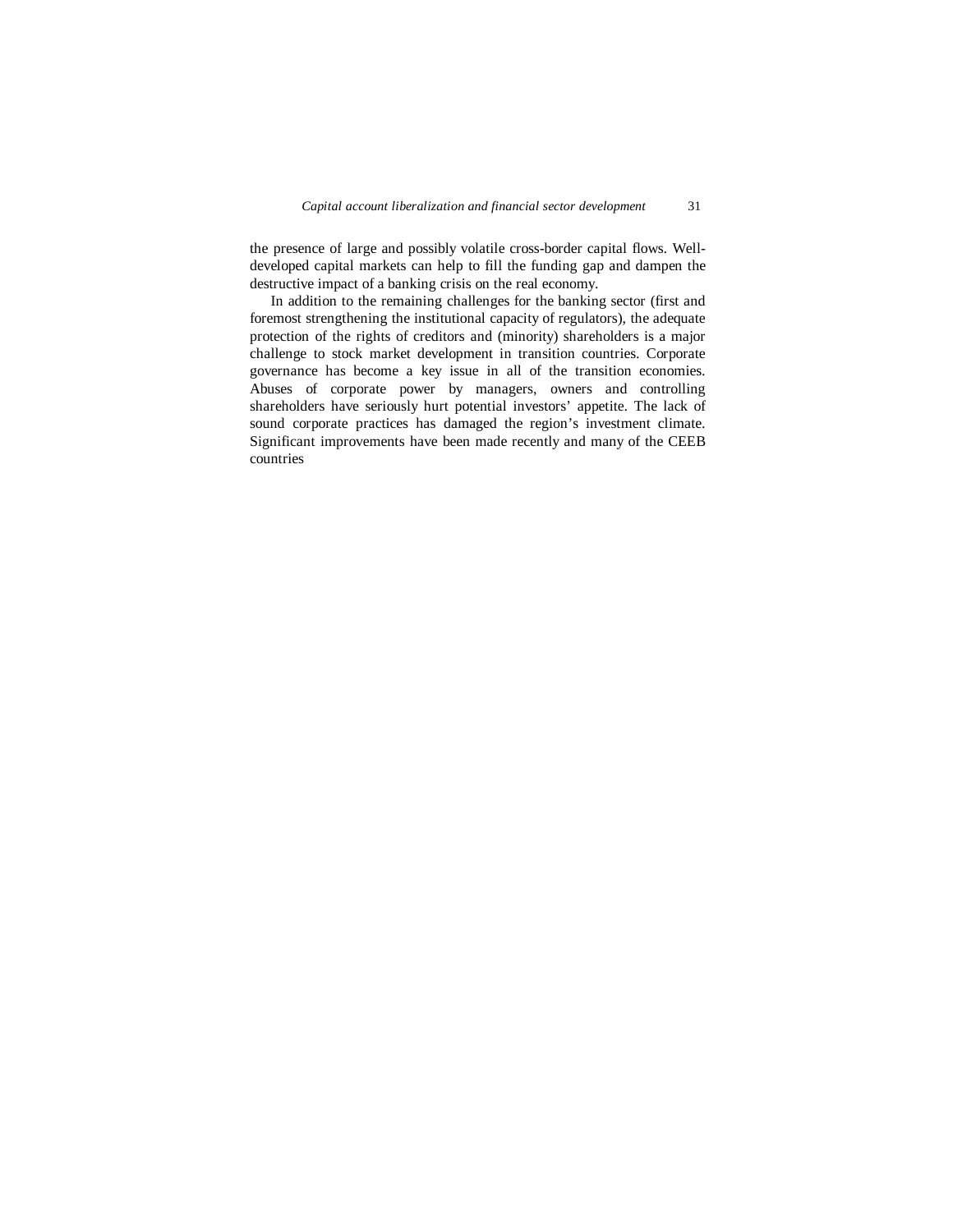# 32 *Policy issues and earlier experiences*

fig 6.13 here – landscape figure Following page needs to be renumbered – it is an appendix figure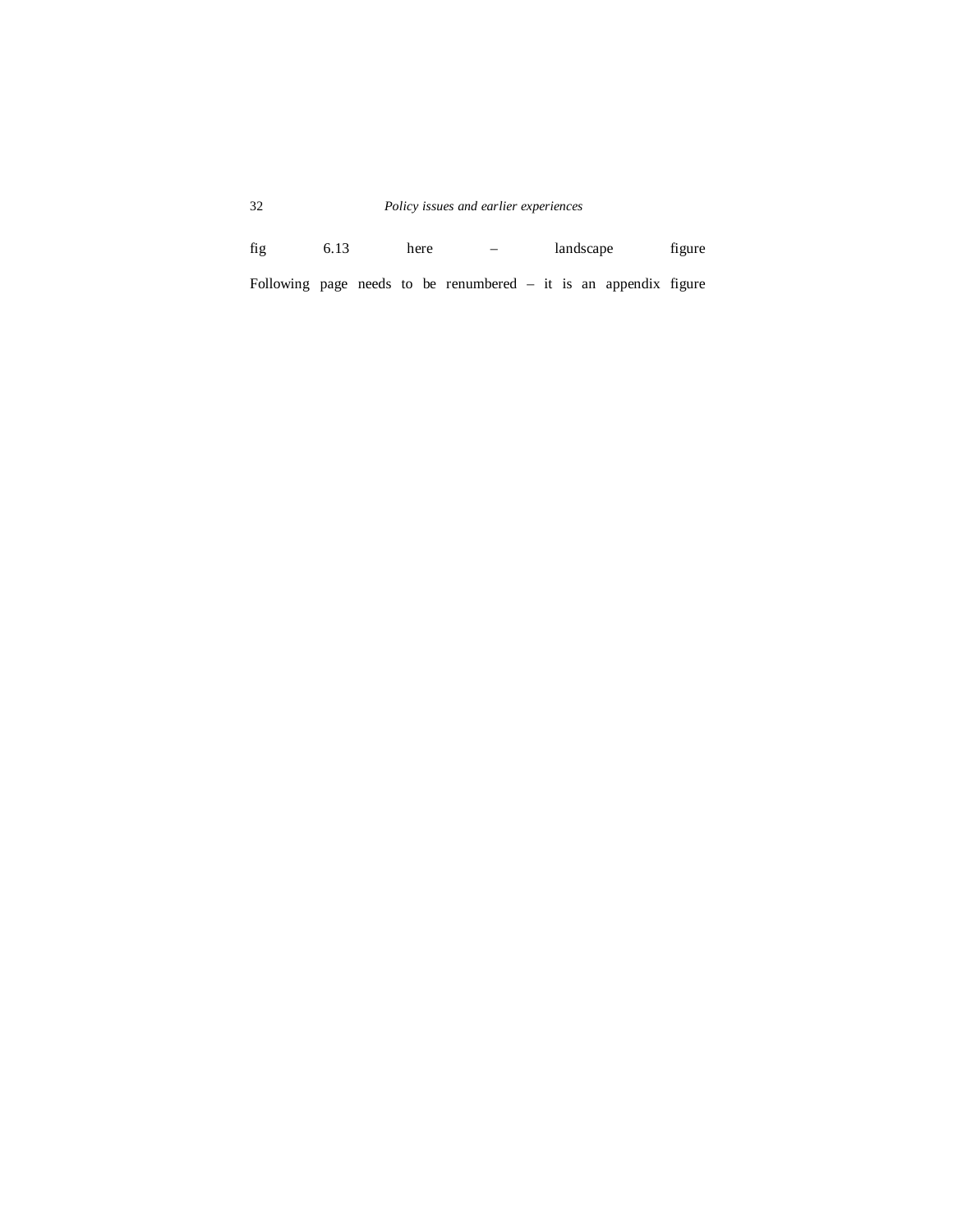



b: Figures for 2001 are estimates.

*Sources*: World Economic Outlook Database and European Bank for Reconstruction and Development.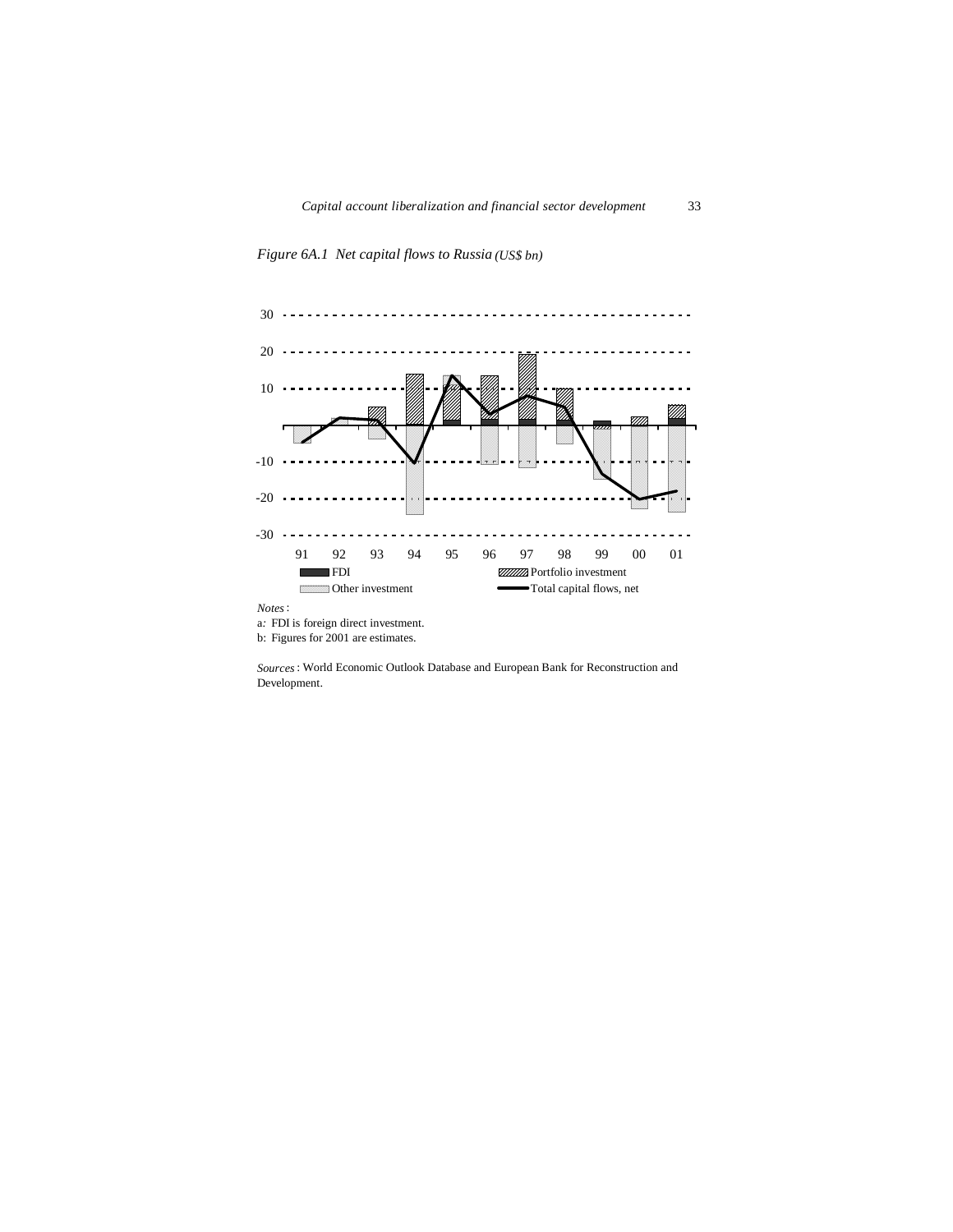have improved their commercial codes and established financial regulations that protect minority shareholders' rights. However, due to the short history of these improvements, much can still be done to enhance effective corporate governance. Hungary and Poland, the first countries to improve shareholder protection, have also enjoyed the most liquid stock markets in the late 1990s.

## 6.5 CONCLUSION

More than ten years of transition have brought significant progress in restructuring and developing the financial sector in most (but not all) transition countries. However, progress has been quite uneven across different regions, and even in the most advanced transition countries the banking system (and *a fortiori* the rest of the financial system) has not yet progressed to the point that it can be characterized as a mature, fully functioning market-oriented and efficient banking sector (financial system). In none of those countries is the financial sector transition complete.

 Growing two-way capital flows indicate an increasing integration in international capital markets, especially for advanced countries of CEEB. This process increases the pressures for strengthening the institutional infrastructure of the domestic financial sectors. Without significant further progress in this area, the accession countries will be unable to benefit fully from international financial integration and will continue to be exposed to the risks associated with international capital flow reversals.

 Major challenges for financial reform remain in each of the accession candidates. First, regardless of the level of banking reform that has been achieved, supervision and regulation have to keep pace with the demands of an ever more complex marketplace. In addition, banks themselves must improve their internal risk management practices and accounting standards and design industry-wide codes of conduct to guard against excessive risktaking and fraud.

 Second, strengthening the legal framework and tightening enforcement of the laws and enforcement of regulatory guidelines are crucial if the level of bank intermediation between domestic and foreign savers and the domestic enterprise sector is to be increased. Specifically, the legal system has to be strengthened in areas such as collateral enforcement and secure transactions, which provide the foundation for all formal financial sector activity. Inadequate enforcement of creditor rights affects the portfolio decisions of banks and investors throughout the region, forcing them to invest a large share of their portfolio in government securities and to avoid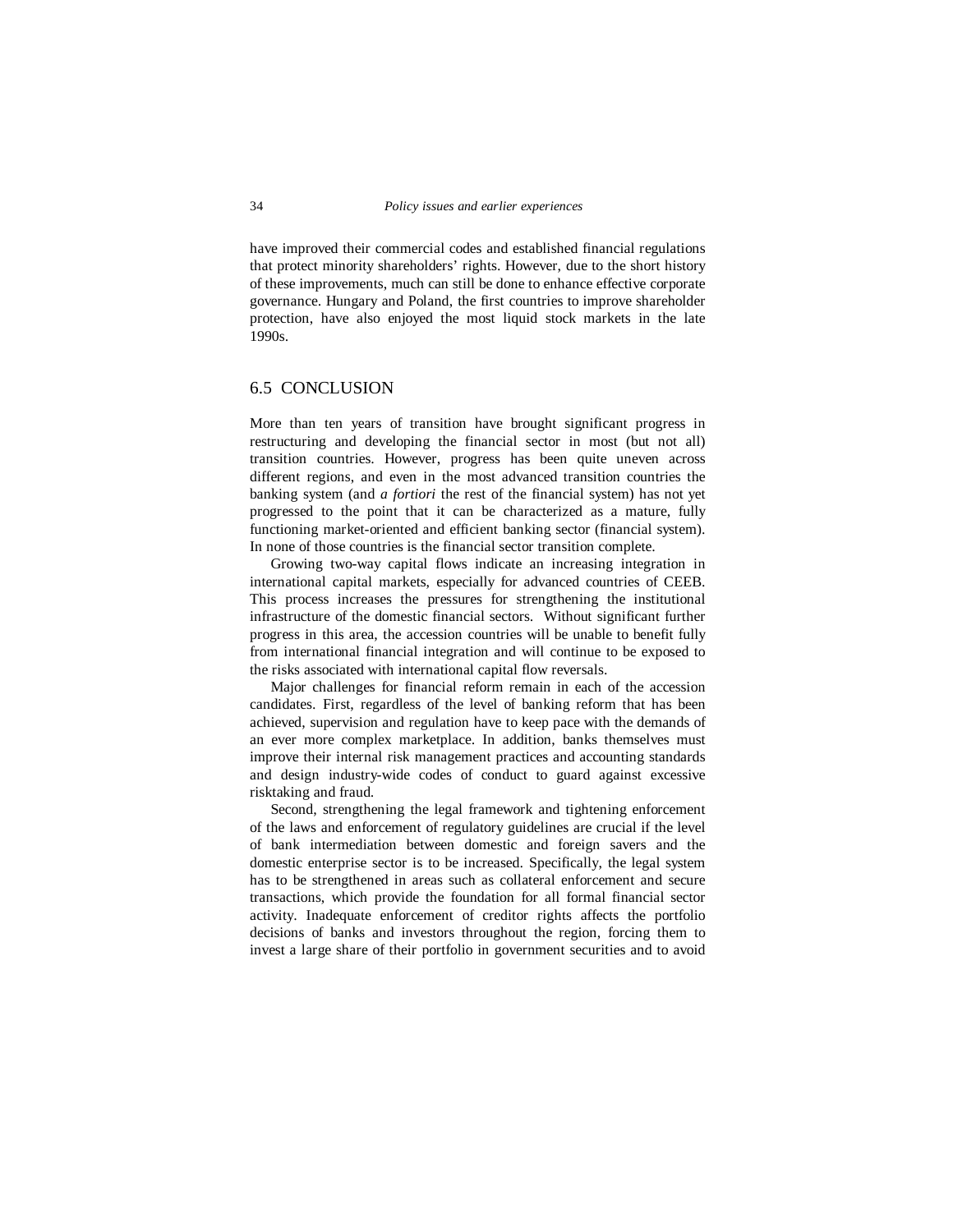projects in the real sector, and especially in small and medium-sized enterprises.

 Third, the improvement of corporate governance for both banks and nonbank enterprises remains an important challenge in most transition economies. This is a *sine qua non* for ensuring the soundness of the financial sector – and not only in the accession countries. Good corporate governance in enterprises means transparent and bankable clients for banks.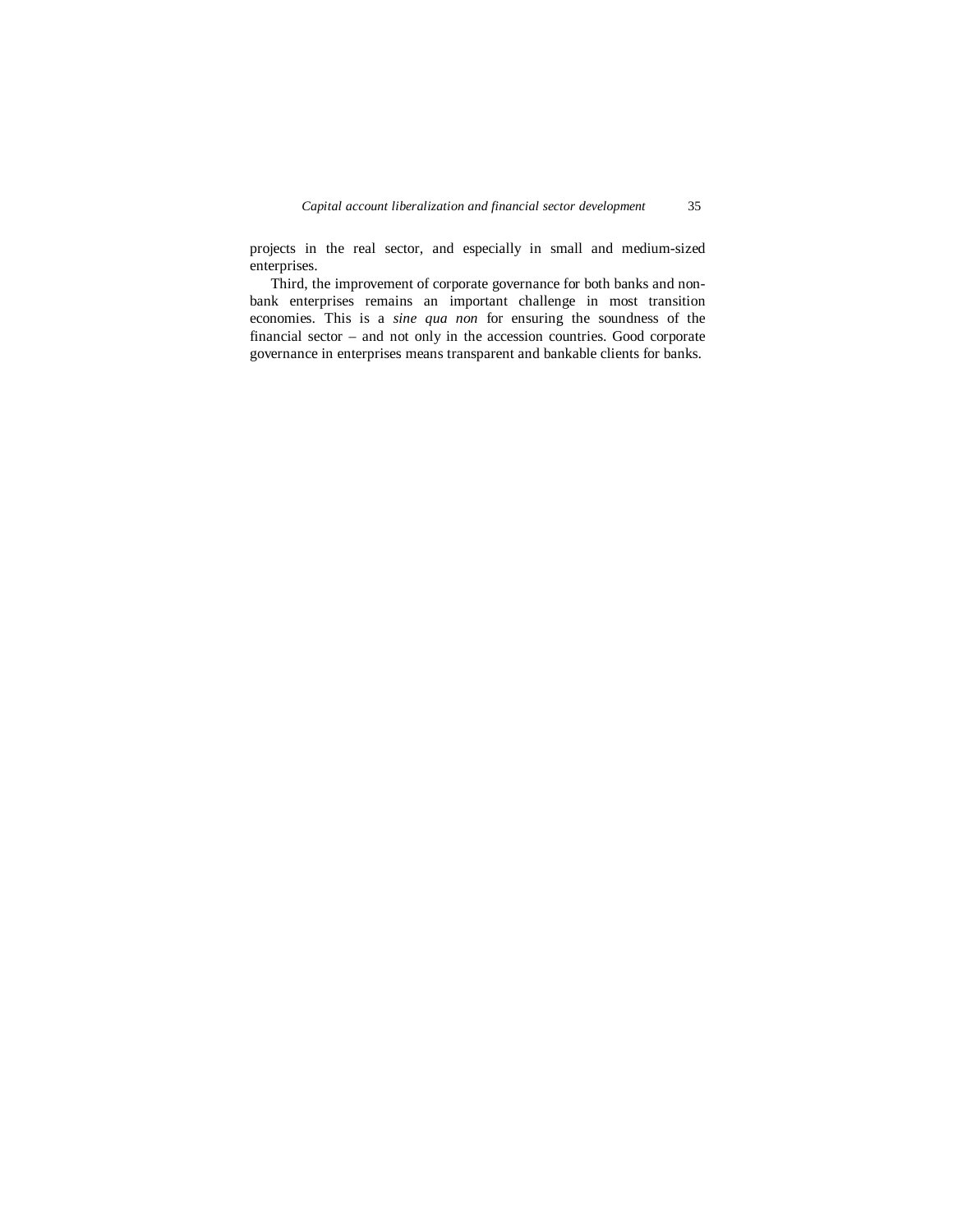

*Figure 6A.2 International bank lending to non-banks versus enterprise restructuring*

*Sources*: Bank for International Settlements and European Bank for Reconstruction and Development.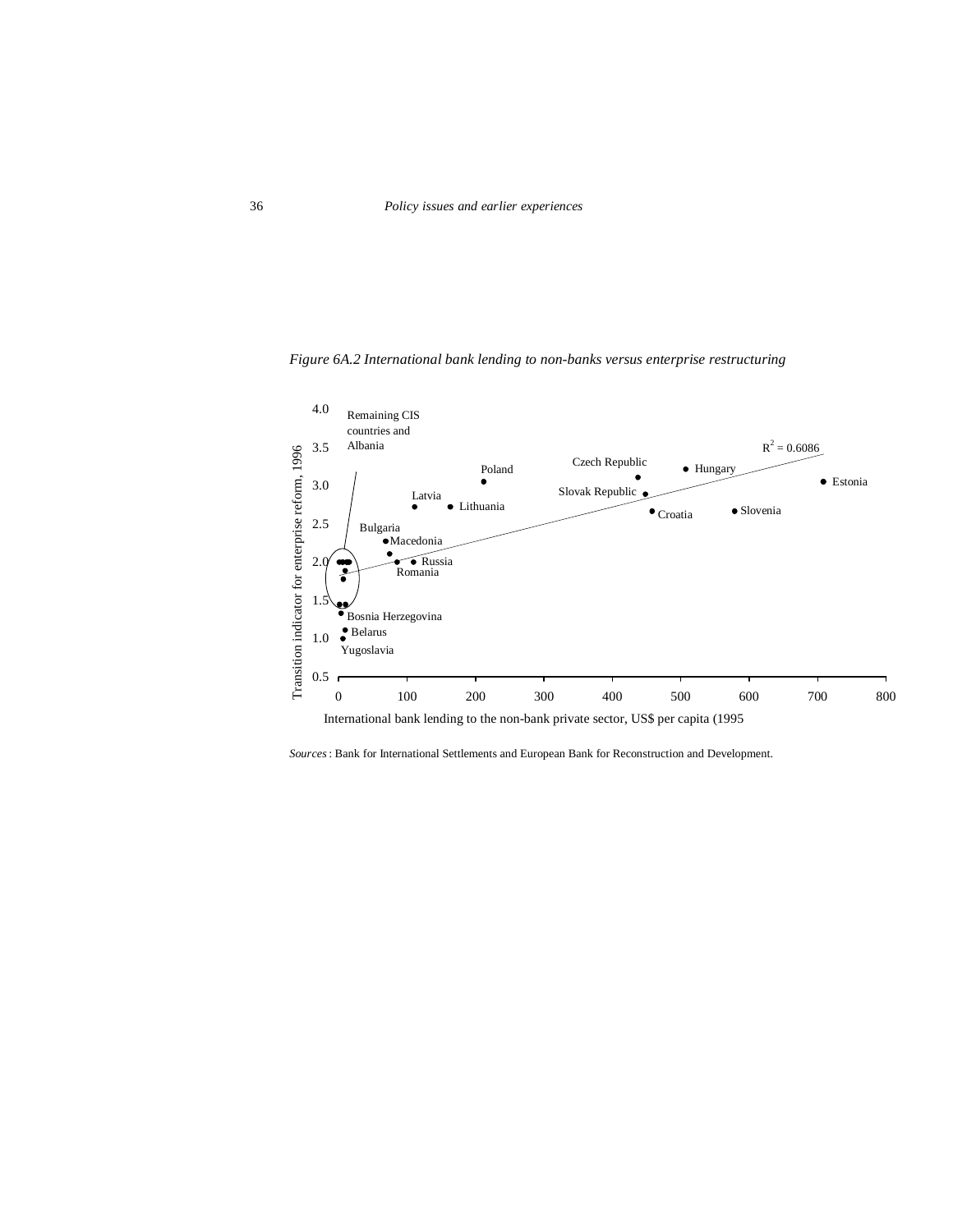| <b>CIS</b>     |      |      |      |      |      |      |     |     |
|----------------|------|------|------|------|------|------|-----|-----|
| Armenia        | 48.1 | 52.2 | 44.3 | 10.7 | 6.2  | 14.6 | 5.4 | 2.0 |
| Azerbaijan     |      |      | 88.3 | 16.0 |      | 15.0 | 3.9 | 1.9 |
| <b>Belarus</b> |      |      |      | 10.9 | 15.2 |      | 8.6 | 0.7 |
| Georgia        | 53.1 | 53.3 | -    | 6.9  | 5.6  | 33.7 | 0.1 | 1.0 |
| Kazakhstan     | 65.6 | 69.3 | 69.6 | 12.1 | 2.1  | 18.5 | 5.3 | 1.4 |
| Kyrgyzstan     | 50.2 | 61.3 | 55.8 | 4.1  | 16.4 | 20.5 | 4.6 |     |
| Moldova        | 64.5 | 73.5 | 71.2 | 12.8 | 20.6 | 30.0 |     | 8.0 |
| Russia         | 41.2 | 46.6 | 73.0 | 16.4 | 15.3 | 12.1 |     | 0.9 |
| Tajikistan     | 76.7 | 92.3 | 91.9 | 26.1 | 10.8 | 9.3  | 2.8 | 1.8 |
| Turkmenistan   |      |      |      | 70.0 |      | 3.0  | 0.0 | 0.9 |
| Ukraine        | 38.3 | 38.2 | -    | 10.5 | 32.5 | 17.5 |     | 1.0 |
| Uzbekistan     | 90.5 | 94.6 |      | 18.3 | 0.0  | 16.4 |     |     |

*Note* : *\* Includes substandard, doubtful, and non-recoverable loans.*

*Source* : European Bank for Reconstruction and Development.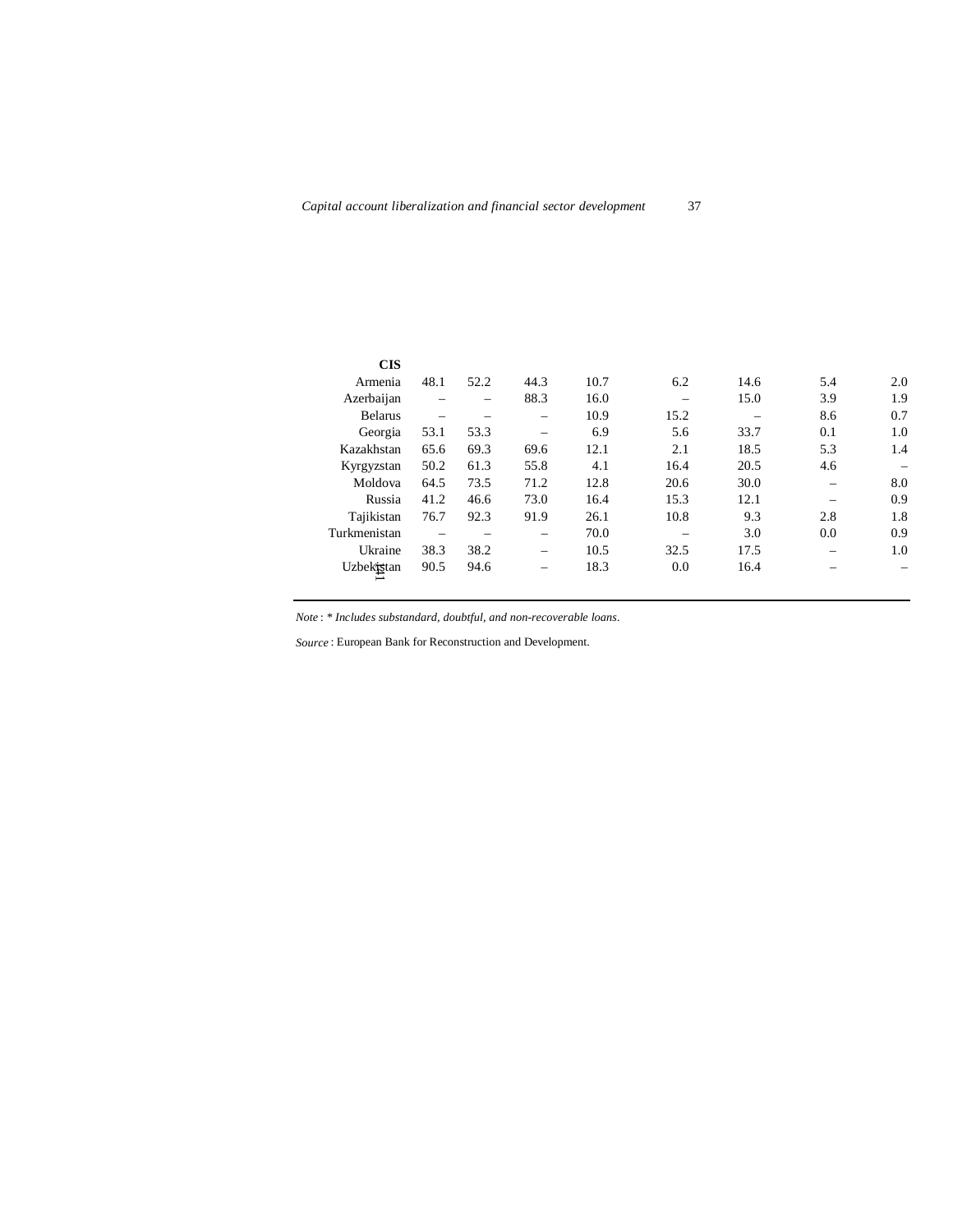|                    |        |      | Five largest banks (share) |                                          |                              |         |                                          | Average                                |
|--------------------|--------|------|----------------------------|------------------------------------------|------------------------------|---------|------------------------------------------|----------------------------------------|
|                    | Assets |      | Loans Deposits             | Domestic<br>credit<br>$(% \mathbf{GDP})$ | Non-<br>performing<br>loans* | Average | Net interest<br>capital ratio margin (%) | rate of<br>return on<br>assets $(\% )$ |
| <b>CEEB</b>        |        |      |                            |                                          |                              |         |                                          |                                        |
| Croatia            | 66.3   | 53.9 | 69.8                       | 45.7                                     | 19.7                         | 10.9    | 3.9                                      | 1.4                                    |
| Czech Rep.         | 66.1   | 67.5 | 74.5                       | 56.0                                     | 19.3                         | 4.6     | 2.1                                      | 0.5                                    |
| Estonia            | 98.8   | 99.5 | 99.5                       | 38.1                                     | 1.5                          | 12.6    | 0.0                                      | 1.1                                    |
| Hungary            | 53.3   | 52.9 | 61.5                       | 35.2                                     | 3.1                          | 8.8     | 3.7                                      | 1.3                                    |
| Latvia             | 62.3   | 71.9 | 66.2                       | 21.7                                     | 5.0                          | 8.4     | 4.0                                      | 2.0                                    |
| £<br>Lithuania     | 88.5   | 85.0 | 93.0                       | 16.8                                     | 10.8                         | 10.0    | 3.6                                      | 0.4                                    |
| Poland             | 48.6   | 48.4 | 49.1                       | 36.5                                     | 15.9                         | 8.2     | 4.0                                      | 1.1                                    |
| Slovak Rep.        | 63.4   | 63.8 | 69.1                       | 61.4                                     | 26.2                         | 6.4     | 1.8                                      | 0.5                                    |
| Slovenia           | 62.5   | 49.1 | 53.2                       | 44.6                                     | 8.5                          | 8.1     | 4.2                                      | 1.1                                    |
| <b>SEE</b>         |        |      |                            |                                          |                              |         |                                          |                                        |
| Albania            | 89.1   | 91.2 | 91.9                       | 31.4                                     | 42.6                         | 6.7     | 2.9                                      | 2.1                                    |
| Bosnia Herzegovina | 57.8   |      | $\overline{\phantom{0}}$   | 41.9                                     | 15.7                         | 16.5    | 4.0                                      | $-0.9$                                 |
| Bulgaria           | 60.5   |      |                            | 25.6                                     | 10.9                         | 0.1     | 4.1                                      | 4.1                                    |
| FR Yugoslavia      | 65.4   |      |                            | 61.1                                     | 27.8                         | 3.4     |                                          |                                        |
| FYR Macedonia      | 72.4   | 73.4 | 81.0                       | 21.2                                     | 26.9                         | 23.3    | 3.2                                      | 1.0                                    |
| Romania            | 70.1   | 65.4 |                            | 8.9                                      | 3.8                          |         | 7.4                                      | 2.3                                    |

*Table 6A.1 Selected indicators of banking sector development, end 2000*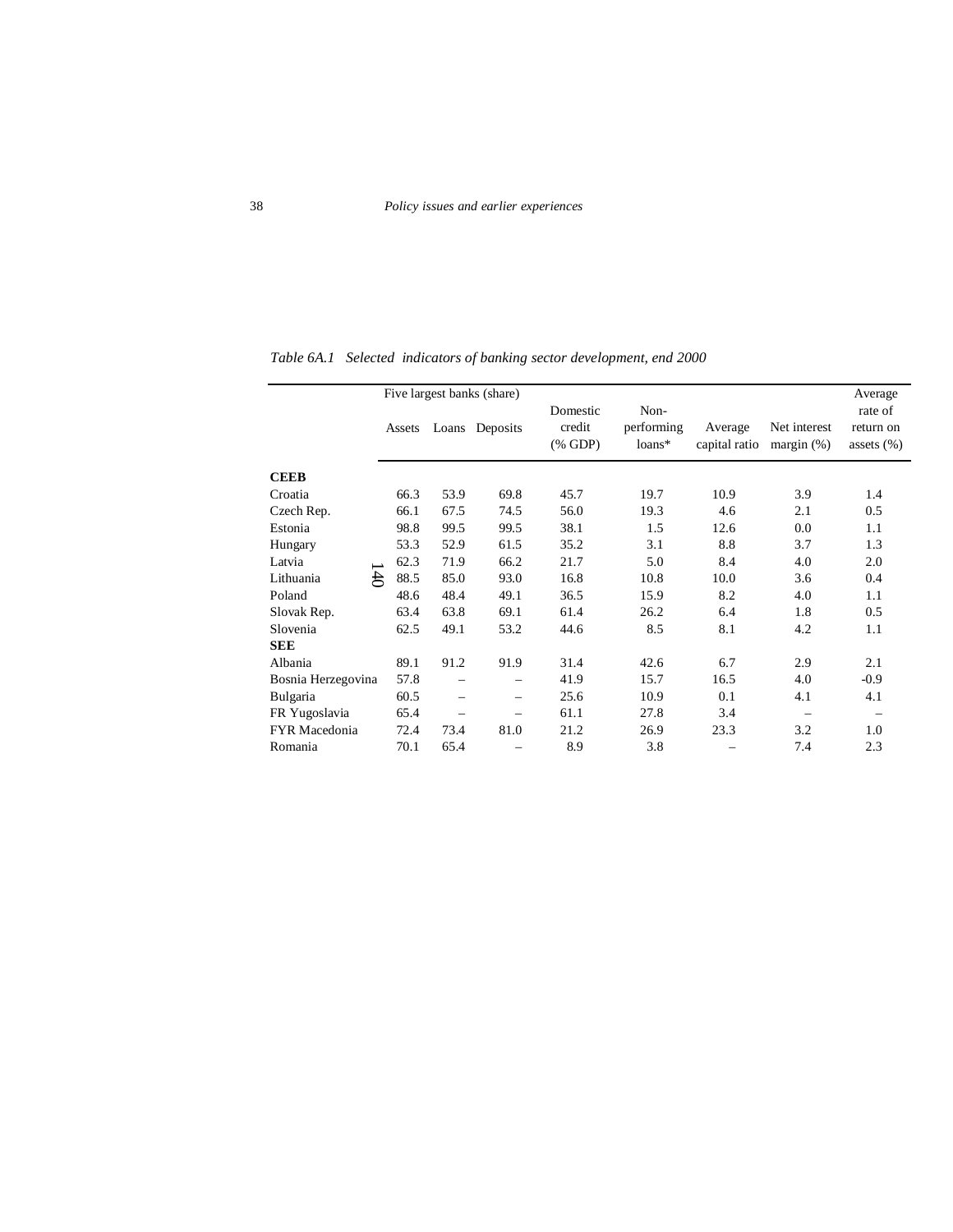

*Figure 6.13 Effectiveness versus extensiveness of legal transition indicators, 2000*

*Source* : European Bank for Reconstruction and Development.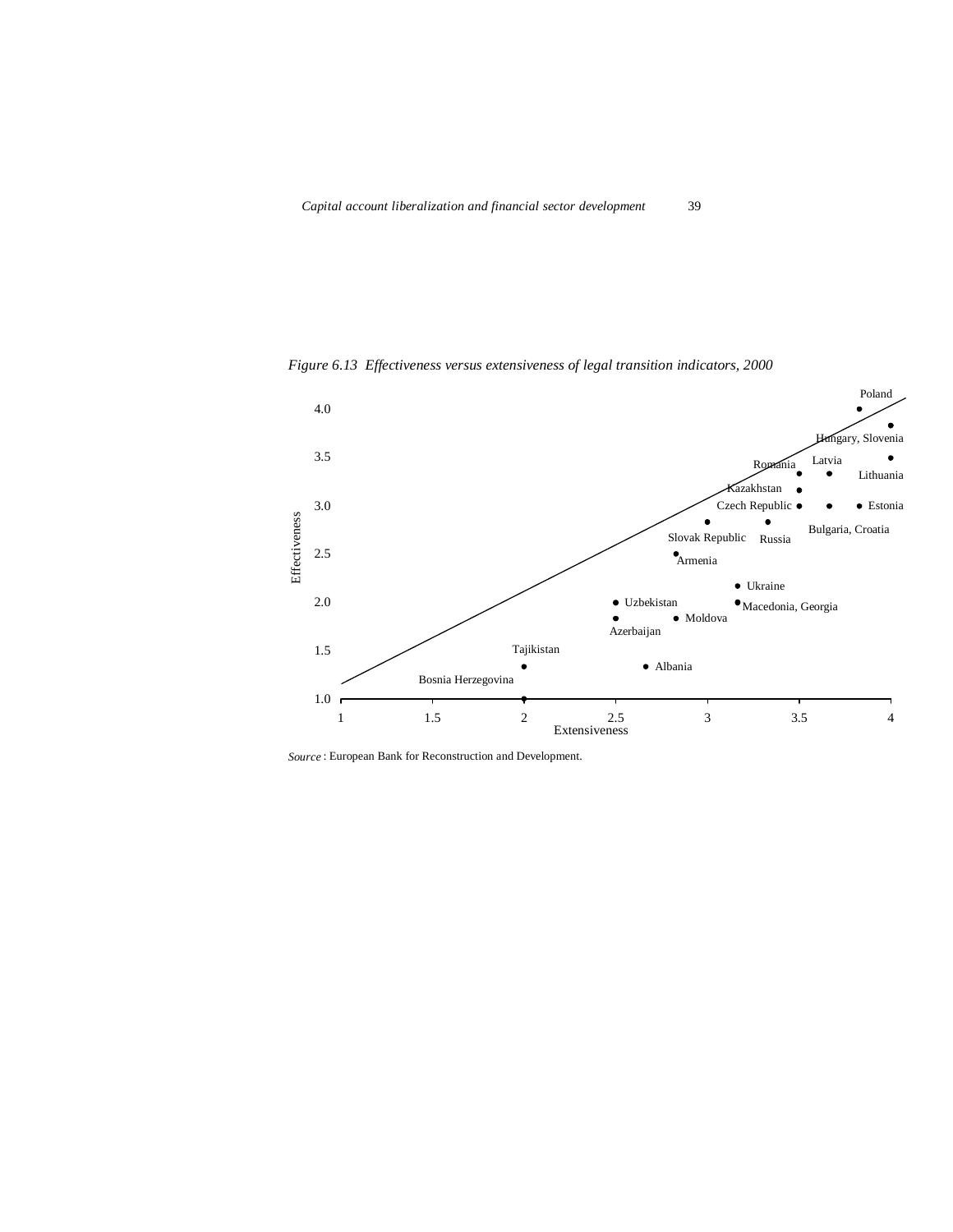## NOTES

1. CEEB includes: Croatia, Czech Republic, Estonia, Hungary, Latvia, Lithuania, Poland, the

Slovak Republic and Slovenia. SEE includes: Albania, Bosnia and Herzegovina, Bulgaria, Figure 6.2 International bank lending to the banking sector and banking sector transition.



- Sources: Bank for International Settlements and the European Bank for Reconstruction and Development. bailouts; (2) differences in the extent to which large-scale enterprises' coordinated their lobbying efforts for more subsidies and bailouts (Perotti, 1998); (3) differences in governments' ability to raise taxes and other revenues; and (4) differences in countries' geographical proximity and likelihood of accession to the European Union.
- 8. Figure 6A.2 illustrates the impact of international lending on economic restructuring more
	- generally.
- 9. The estimated benchmark used in Figure 6.12 for developing and industrialized market economies is calculated by regressing the ratio of stock market capitalization to GDP on per capita income and per capital income squared for a sample of 98 countries. This analysis uses per capita GNP at purchasing power parity exchange rates in 1999, as calculated by the World Bank.
- 10. Exceptions are the Kyrgyz Republic, Tajikistan, Turkmenistan and Uzbekistan.
- 11. Even in the CIS countries, most foreign borrowing was channeled into government securities and domestic banks (e.g., Armenia).
- 12. Postabank was founded in 1988 as a private bank but was partially owned by state